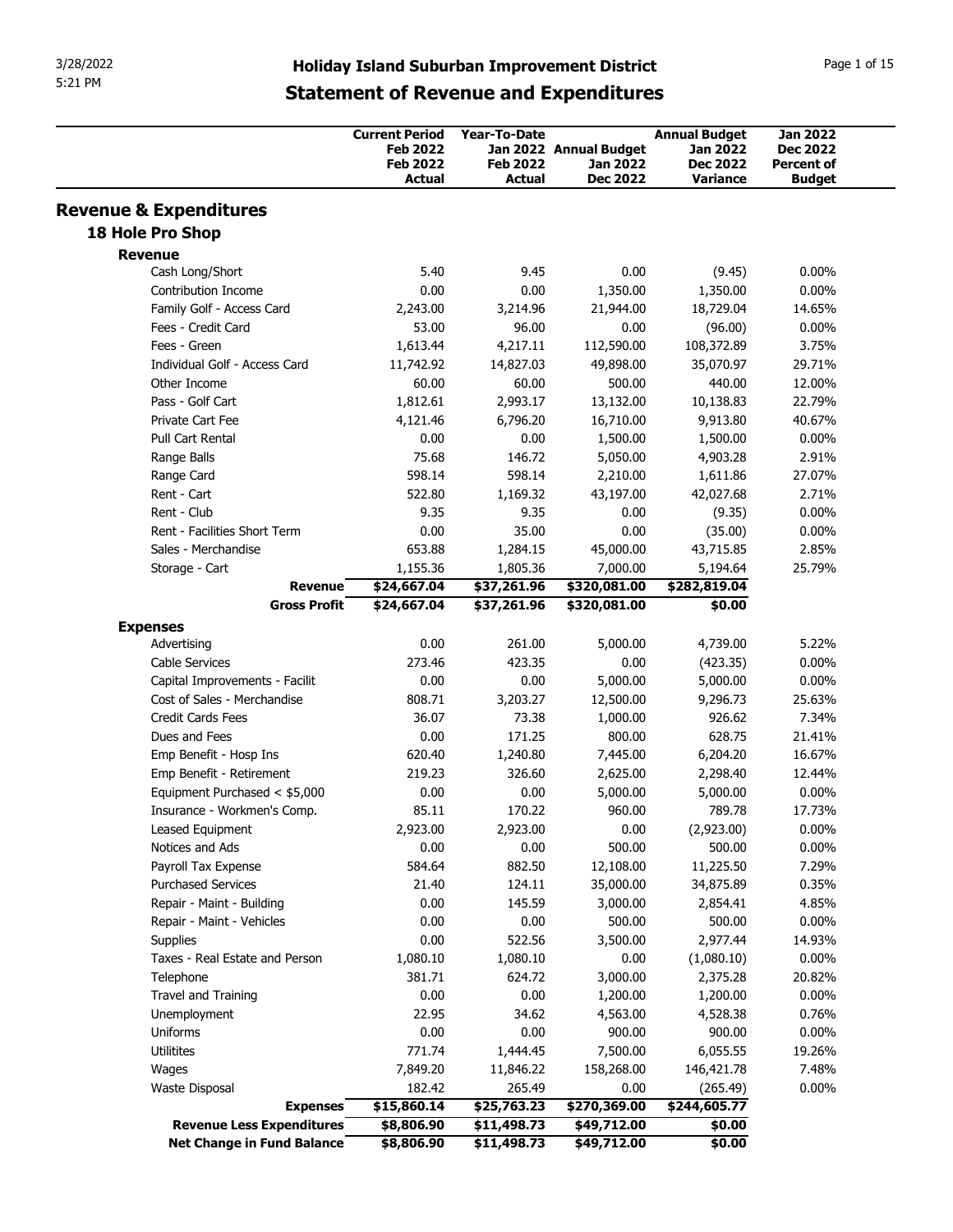| 3/28/2022                               |                                                                                                                       |                                                         |                                                              |                                                                               |                                                                          |
|-----------------------------------------|-----------------------------------------------------------------------------------------------------------------------|---------------------------------------------------------|--------------------------------------------------------------|-------------------------------------------------------------------------------|--------------------------------------------------------------------------|
| 5:21 PM                                 | <b>Holiday Island Suburban Improvement District</b>                                                                   |                                                         |                                                              |                                                                               | Page 2 of 15                                                             |
|                                         | <b>Statement of Revenue and Expenditures</b><br><b>Current Period</b><br><b>Feb 2022</b><br><b>Feb 2022</b><br>Actual | <b>Year-To-Date</b><br><b>Feb 2022</b><br><b>Actual</b> | Jan 2022 Annual Budget<br><b>Jan 2022</b><br><b>Dec 2022</b> | <b>Annual Budget</b><br><b>Jan 2022</b><br><b>Dec 2022</b><br><b>Variance</b> | <b>Jan 2022</b><br><b>Dec 2022</b><br><b>Percent of</b><br><b>Budget</b> |
| <b>18-Hole Maintenance</b>              |                                                                                                                       |                                                         |                                                              |                                                                               |                                                                          |
| <b>Revenue</b>                          |                                                                                                                       |                                                         |                                                              |                                                                               |                                                                          |
| Contribution Income                     | 0.00                                                                                                                  | 0.00                                                    | 5,000.00                                                     | 5,000.00                                                                      | $0.00\%$                                                                 |
| <b>Revenue</b><br><b>Gross Profit</b>   | \$0.00<br>\$0.00                                                                                                      | \$0.00<br>\$0.00                                        | \$5,000.00<br>\$5,000.00                                     | \$5,000.00<br>\$0.00                                                          |                                                                          |
| <b>Expenses</b>                         |                                                                                                                       |                                                         |                                                              |                                                                               |                                                                          |
| <b>Chemicals and Fertilizer</b>         | 20,294.25                                                                                                             | 30,238.75                                               | 75,000.00                                                    | 44,761.25                                                                     | 40.32%                                                                   |
| Dues and Fees                           | 320.00                                                                                                                | 720.00                                                  | 1,200.00                                                     | 480.00                                                                        | 60.00%                                                                   |
| Emp Benefit - Hosp Ins                  | 1,464.42                                                                                                              | 3,239.04                                                | 25,017.00                                                    | 21,777.96                                                                     | 12.95%                                                                   |
| Emp Benefit - Retirement                | 462.34                                                                                                                | 849.21                                                  | 9,679.00                                                     | 8,829.79                                                                      | 8.77%                                                                    |
| Equipment Purchased < \$5,000           | 0.00                                                                                                                  | 102.18                                                  | 3,400.00                                                     | 3,297.82                                                                      | 3.01%                                                                    |
| Fuel Expense                            | 213.40                                                                                                                | 399.99                                                  | 23,000.00                                                    | 22,600.01                                                                     | 1.74%                                                                    |
| Insurance - Workmen's Comp.             | 91.18                                                                                                                 | 182.36                                                  | 1,380.00                                                     | 1,197.64                                                                      | 13.21%                                                                   |
| <b>Interest Expense</b>                 | 366.86                                                                                                                | 745.97                                                  | 6,000.00                                                     | 5,254.03                                                                      | 12.43%                                                                   |
| Leased Equipment<br>Payroll Tax Expense | 0.00<br>721.47                                                                                                        | 2,612.11<br>1,324.07                                    | 0.00<br>16,929.00                                            | (2,612.11)<br>15,604.93                                                       | $0.00\%$<br>7.82%                                                        |
| <b>Purchased Services</b>               | 0.00                                                                                                                  | 0.00                                                    | 55,260.00                                                    | 55,260.00                                                                     | $0.00\%$                                                                 |
| Repair - Maint - Building               | 492.48                                                                                                                | 1,407.50                                                | 1,500.00                                                     | 92.50                                                                         | 93.83%                                                                   |
| Repair - Maint - Equipment              | 1,965.55                                                                                                              | 1,965.55                                                | 11,000.00                                                    | 9,034.45                                                                      | 17.87%                                                                   |
| Repair - Maint - Tires                  | 430.89                                                                                                                | 430.89                                                  | 2,000.00                                                     | 1,569.11                                                                      | 21.54%                                                                   |
| Repair - Maint - Vehicles               | 130.57                                                                                                                | 352.07                                                  | 1,500.00                                                     | 1,147.93                                                                      | 23.47%                                                                   |
| Repair - Maint- Line Repair             | 370.98                                                                                                                | 370.98                                                  | 9,000.00                                                     | 8,629.02                                                                      | 4.12%                                                                    |
| Safety                                  | 0.00                                                                                                                  | 0.00                                                    | 500.00                                                       | 500.00                                                                        | $0.00\%$                                                                 |
| Seed, Sod, and Soil                     | 0.00                                                                                                                  | 0.00                                                    | 15,000.00                                                    | 15,000.00                                                                     | $0.00\%$                                                                 |
| Supplies                                | 1,319.25                                                                                                              | 1,455.46                                                | 4,000.00                                                     | 2,544.54                                                                      | 36.39%                                                                   |
| Telephone<br>Travel and Training        | 297.66<br>0.00                                                                                                        | 465.32<br>0.00                                          | 1,800.00                                                     | 1,334.68                                                                      | 25.85%<br>$0.00\%$                                                       |
| Unemployment                            | 28.30                                                                                                                 | 40.64                                                   | 2,500.00<br>3,888.00                                         | 2,500.00<br>3,847.36                                                          | 1.05%                                                                    |
| Uniforms                                | 0.00                                                                                                                  | 0.00                                                    | 1,000.00                                                     | 1,000.00                                                                      | $0.00\%$                                                                 |
| Utilitites                              | 2,502.27                                                                                                              | 4,359.72                                                | 25,000.00                                                    | 20,640.28                                                                     | 17.44%                                                                   |
|                                         | 9,918.97                                                                                                              | 18,040.03                                               | 221,292.00                                                   | 203,251.97                                                                    | 8.15%                                                                    |
|                                         | 80.00                                                                                                                 | 80.00                                                   | 0.00                                                         | (80.00)                                                                       | $0.00\%$                                                                 |
| Wages                                   |                                                                                                                       | \$69,381.84                                             | \$516,845.00                                                 | \$447,463.16                                                                  |                                                                          |
| Waste Disposal<br><b>Expenses</b>       | \$41,470.84                                                                                                           |                                                         |                                                              |                                                                               |                                                                          |
| <b>Revenue Less Expenditures</b>        | $(*41,470.84)$                                                                                                        |                                                         | $($69,381.84)$ $($511,845.00)$                               | \$0.00                                                                        |                                                                          |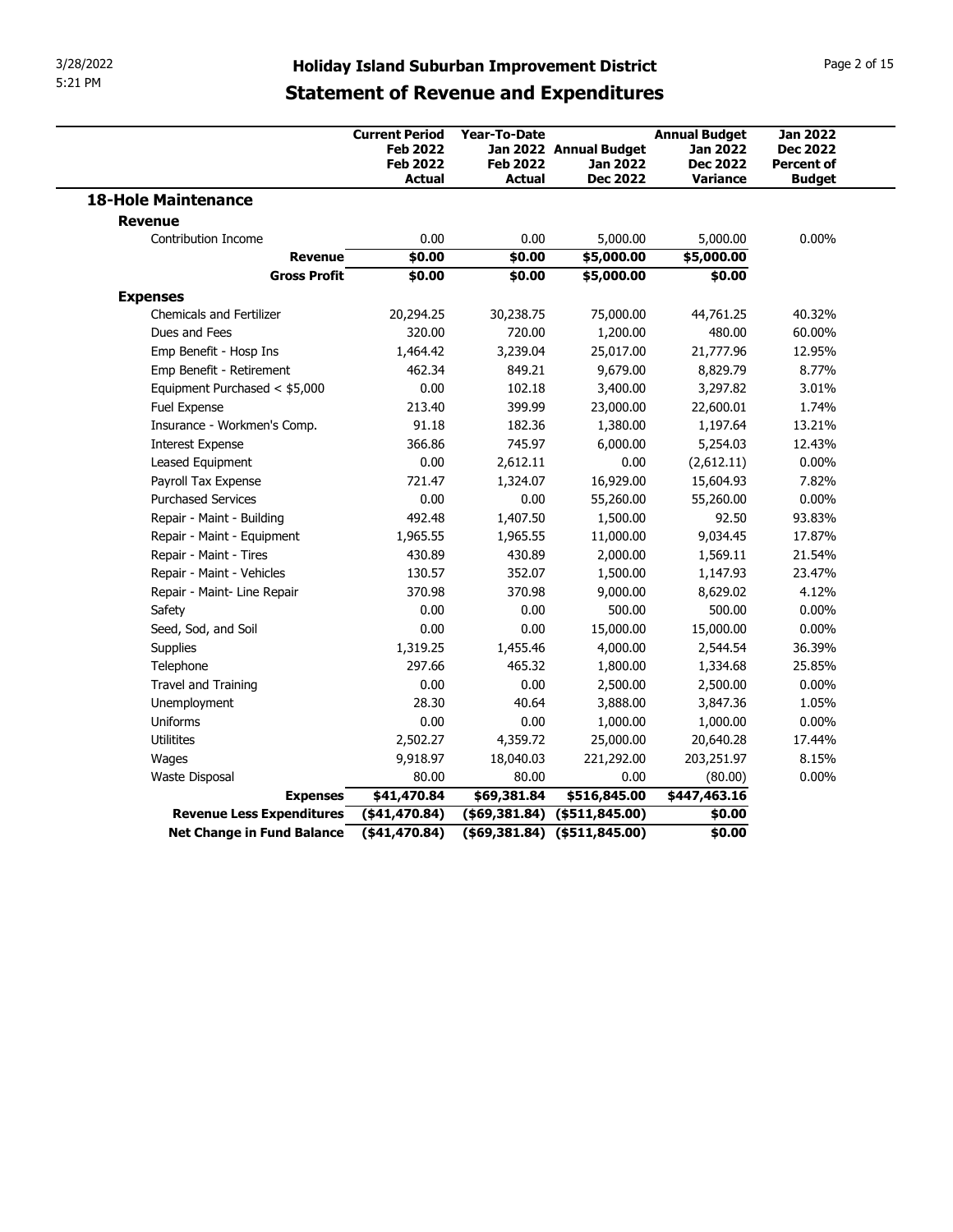| 3/28/2022                      |                                                                                                     |                                                  |                                                              |                                                                               |                                                                          |
|--------------------------------|-----------------------------------------------------------------------------------------------------|--------------------------------------------------|--------------------------------------------------------------|-------------------------------------------------------------------------------|--------------------------------------------------------------------------|
| 5:21 PM                        | <b>Holiday Island Suburban Improvement District</b><br><b>Statement of Revenue and Expenditures</b> |                                                  |                                                              |                                                                               | Page 3 of 15                                                             |
|                                | <b>Current Period</b><br><b>Feb 2022</b><br><b>Feb 2022</b><br><b>Actual</b>                        | Year-To-Date<br><b>Feb 2022</b><br><b>Actual</b> | Jan 2022 Annual Budget<br><b>Jan 2022</b><br><b>Dec 2022</b> | <b>Annual Budget</b><br><b>Jan 2022</b><br><b>Dec 2022</b><br><b>Variance</b> | <b>Jan 2022</b><br><b>Dec 2022</b><br><b>Percent of</b><br><b>Budget</b> |
| <b>Administrative Dept</b>     |                                                                                                     |                                                  |                                                              |                                                                               |                                                                          |
| <b>Revenue</b>                 |                                                                                                     |                                                  |                                                              |                                                                               |                                                                          |
| Cash Long/Short                | 0.00                                                                                                | 1.00                                             | 0.00                                                         | (1.00)                                                                        | $0.00\%$                                                                 |
| Facilities Rental - Long Term  | 2,112.00                                                                                            | 4,224.00                                         | 18,000.00                                                    | 13,776.00                                                                     | 23.47%                                                                   |
| Fees - Credit Card             | 181.09                                                                                              | 574.79                                           | 0.00                                                         | (574.79)                                                                      | $0.00\%$                                                                 |
| <b>Revenue</b>                 | \$2,293.09                                                                                          | \$4,799.79                                       | \$18,000.00                                                  | \$13,200.21                                                                   |                                                                          |
| <b>Gross Profit</b>            | \$2,293.09                                                                                          | \$4,799.79                                       | \$18,000.00                                                  | \$0.00                                                                        |                                                                          |
| <b>Expenses</b>                |                                                                                                     |                                                  |                                                              |                                                                               |                                                                          |
| Auditors' Fees                 | 0.00                                                                                                | 0.00                                             | 28,000.00                                                    | 28,000.00                                                                     | $0.00\%$                                                                 |
| Covid - 19 Expense             | 0.00                                                                                                | 171.56                                           | 0.00                                                         | (171.56)                                                                      | $0.00\%$                                                                 |
| Credit Cards Fees              | 318.15                                                                                              | 789.99                                           | 3,600.00                                                     | 2,810.01                                                                      | 21.94%                                                                   |
| Dues and Fees                  | 0.00                                                                                                | 0.00                                             | 1,500.00                                                     | 1,500.00                                                                      | $0.00\%$                                                                 |
| Emp Benefit - Hosp Ins         | 1,861.20                                                                                            | 3,722.40                                         | 22,334.00                                                    | 18,611.60                                                                     | 16.67%                                                                   |
| Emp Benefit - Retirement       | 1,181.39                                                                                            | 1,752.82                                         | 14,812.00                                                    | 13,059.18                                                                     | 11.83%                                                                   |
| Equipment Purchased < \$5,000  | 0.00                                                                                                | 0.00                                             | 5,000.00                                                     | 5,000.00                                                                      | $0.00\%$                                                                 |
| Insurance - Workmen's Comp.    | 26.32                                                                                               | 52.64                                            | 350.00                                                       | 297.36                                                                        | 15.04%                                                                   |
| Miscellaneous                  | 0.00                                                                                                | 0.00                                             | 1,500.00                                                     | 1,500.00                                                                      | $0.00\%$                                                                 |
| Notices and Ads                | 0.00                                                                                                | 0.00                                             | 500.00                                                       | 500.00                                                                        | $0.00\%$                                                                 |
| Payroll Tax Expense<br>Postage | 1,907.18<br>5,010.00                                                                                | 2,816.44<br>5,018.70                             | 24,599.00<br>20,000.00                                       | 21,782.56<br>14,981.30                                                        | 11.45%<br>25.09%                                                         |
| <b>Purchased Services</b>      | 3,802.36                                                                                            | 7,580.56                                         | 40,000.00                                                    | 32,419.44                                                                     | 18.95%                                                                   |
| Repair - Maint - Building      | 5.40                                                                                                | 33.31                                            | 5,000.00                                                     | 4,966.69                                                                      | 0.67%                                                                    |
| Repair - Maint - Equipment     | 119.00                                                                                              | 119.00                                           | 1,000.00                                                     | 881.00                                                                        | 11.90%                                                                   |
| Supplies                       | 2,240.40                                                                                            | 2,963.46                                         | 8,500.00                                                     | 5,536.54                                                                      | 34.86%                                                                   |
| Telephone                      | 554.07                                                                                              | 1,108.34                                         | 7,200.00                                                     | 6,091.66                                                                      | 15.39%                                                                   |
| Travel and Training            | 0.00                                                                                                | 0.00                                             | 3,500.00                                                     | 3,500.00                                                                      | $0.00\%$                                                                 |
| Unemployment                   | 59.08                                                                                               | 94.74                                            | 3,273.00                                                     | 3,178.26                                                                      | 2.89%                                                                    |
| Utilitites                     | 856.06                                                                                              | 1,572.70                                         | 8,000.00                                                     | 6,427.30                                                                      | 19.66%                                                                   |
| Wages                          | 25,550.50                                                                                           | 37,746.50                                        | 321,562.00                                                   | 283,815.50                                                                    | 11.74%                                                                   |
|                                | \$43,491.11                                                                                         | \$65,543.16                                      | \$520,230.00                                                 | \$454,686.84                                                                  |                                                                          |
| <b>Expenses</b>                | $($ \$41,198.02)                                                                                    |                                                  | $( $60,743.37)$ $ ($502,230.00)$                             | \$0.00                                                                        |                                                                          |
| Revenue Less Expenditures      |                                                                                                     |                                                  | $( $60,743.37)$ $ ($502,230.00)$                             |                                                                               |                                                                          |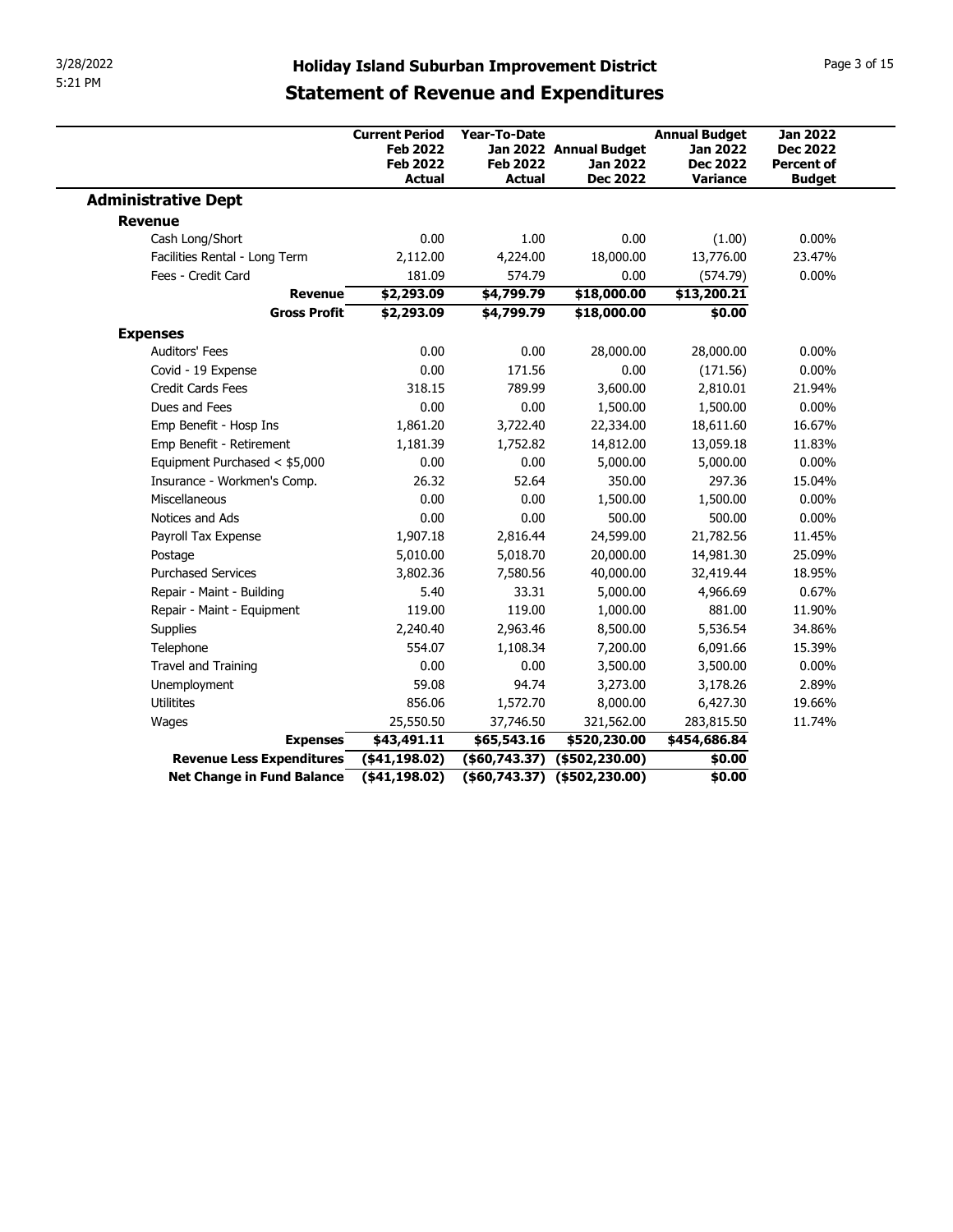| 3/28/2022                                               | <b>Holiday Island Suburban Improvement District</b> |                                   |                          |                      |                   | Page 4 of 15 |  |
|---------------------------------------------------------|-----------------------------------------------------|-----------------------------------|--------------------------|----------------------|-------------------|--------------|--|
| 5:21 PM                                                 |                                                     |                                   |                          |                      |                   |              |  |
|                                                         | <b>Statement of Revenue and Expenditures</b>        |                                   |                          |                      |                   |              |  |
|                                                         | <b>Current Period</b>                               | Year-To-Date                      |                          | <b>Annual Budget</b> | <b>Jan 2022</b>   |              |  |
|                                                         | <b>Feb 2022</b>                                     |                                   | Jan 2022 Annual Budget   | <b>Jan 2022</b>      | <b>Dec 2022</b>   |              |  |
|                                                         | <b>Feb 2022</b>                                     | <b>Feb 2022</b>                   | Jan 2022                 | <b>Dec 2022</b>      | <b>Percent of</b> |              |  |
|                                                         | <b>Actual</b>                                       | <b>Actual</b>                     | <b>Dec 2022</b>          | Variance             | <b>Budget</b>     |              |  |
|                                                         |                                                     |                                   |                          |                      |                   |              |  |
| <b>Campground Recreation</b>                            |                                                     |                                   |                          |                      |                   |              |  |
| <b>Revenue</b>                                          |                                                     |                                   |                          |                      |                   |              |  |
| Rent - Facilities Short Term                            | 0.00                                                | 0.00                              | 25,000.00                | 25,000.00            | $0.00\%$          |              |  |
| <b>Revenue</b>                                          | \$0.00                                              | \$0.00                            | \$25,000.00              | \$25,000.00          |                   |              |  |
| <b>Gross Profit</b>                                     | \$0.00                                              | \$0.00                            | \$25,000.00              | \$0.00               |                   |              |  |
| <b>Expenses</b>                                         |                                                     |                                   |                          |                      |                   |              |  |
| Advertising                                             | 0.00                                                | 0.00                              | 1,000.00                 | 1,000.00             | $0.00\%$          |              |  |
| <b>Purchased Services</b>                               | 0.00                                                | 0.00                              | 7,000.00                 | 7,000.00             | $0.00\%$          |              |  |
| Repair - Maint - Building                               | 0.00                                                | 0.00                              | 500.00                   | 500.00               | $0.00\%$          |              |  |
| Repair - Maint - Equipment                              | 0.00                                                | 0.00                              | 175.00                   | 175.00               | $0.00\%$          |              |  |
| Repair- Maint- Parts/Material                           | 0.00                                                | 0.00                              | 105.00                   | 105.00               | $0.00\%$          |              |  |
| Supplies                                                | 0.00                                                | 0.00                              | 1,500.00                 | 1,500.00             | $0.00\%$          |              |  |
| Telephone                                               | 107.44                                              | 214.85                            | 1,700.00                 | 1,485.15             | 12.64%            |              |  |
| Utilitites                                              | 56.65                                               | 121.68                            | 5,000.00                 | 4,878.32             | 2.43%             |              |  |
| <b>Expenses</b>                                         | \$164.09                                            | \$336.53                          | \$16,980.00              | \$16,643.47          |                   |              |  |
| Revenue Less Expenditures<br>Net Change in Fund Balance | (\$164.09)<br>( \$164.09)                           | $($ \$336.53 $)$<br>$($ \$336.53) | \$8,020.00<br>\$8,020.00 | \$0.00<br>\$0.00     |                   |              |  |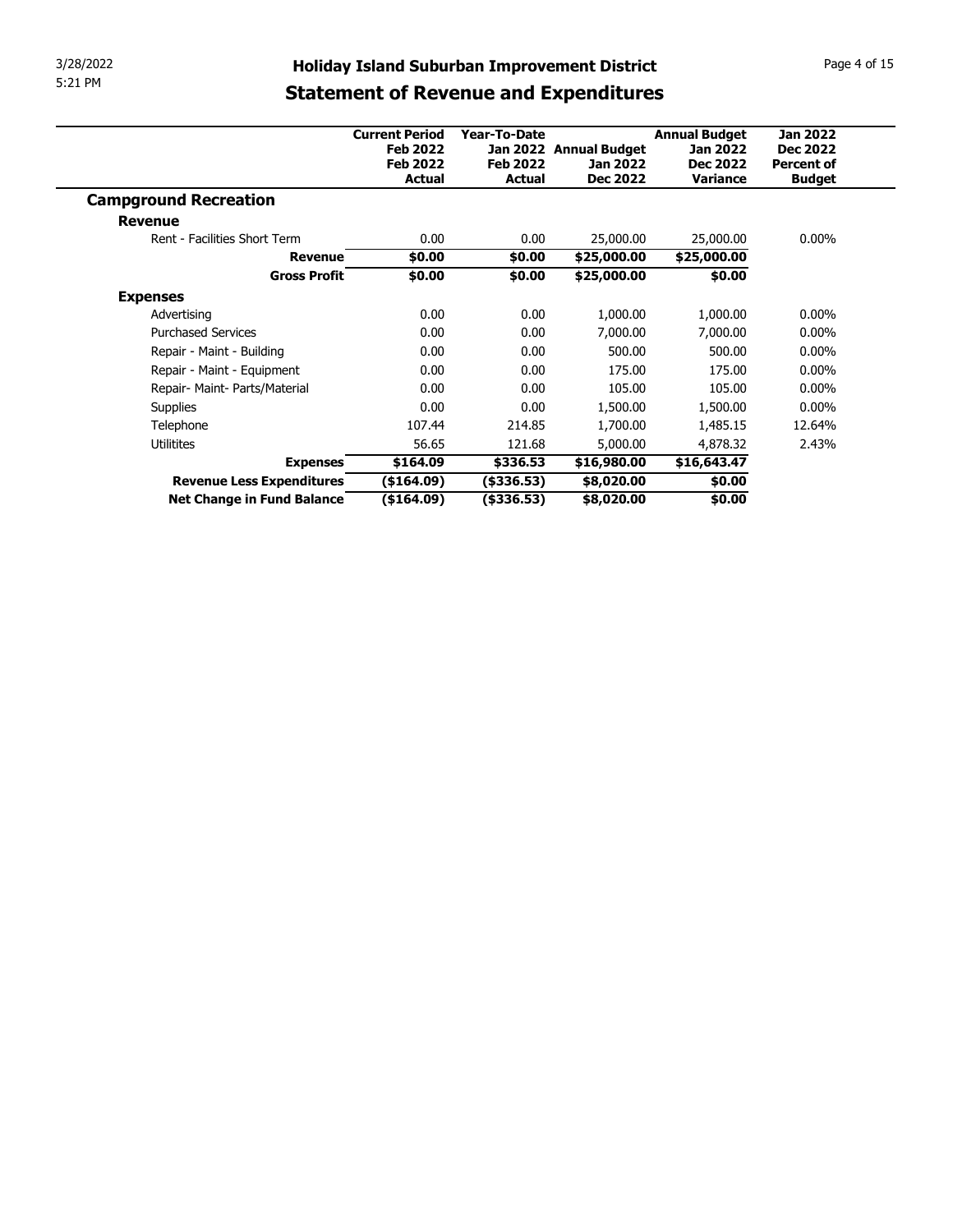| 3/28/2022                    |                       |                    | <b>Holiday Island Suburban Improvement District</b> |                      | Page 5 of 15      |
|------------------------------|-----------------------|--------------------|-----------------------------------------------------|----------------------|-------------------|
| 5:21 PM                      |                       |                    |                                                     |                      |                   |
|                              |                       |                    | <b>Statement of Revenue and Expenditures</b>        |                      |                   |
|                              | <b>Current Period</b> | Year-To-Date       |                                                     | <b>Annual Budget</b> | <b>Jan 2022</b>   |
|                              | <b>Feb 2022</b>       |                    | Jan 2022 Annual Budget                              | <b>Jan 2022</b>      | <b>Dec 2022</b>   |
|                              | <b>Feb 2022</b>       | <b>Feb 2022</b>    | <b>Jan 2022</b>                                     | <b>Dec 2022</b>      | <b>Percent of</b> |
|                              | <b>Actual</b>         | <b>Actual</b>      | <b>Dec 2022</b>                                     | Variance             | <b>Budget</b>     |
| <b>Clubhouse</b>             |                       |                    |                                                     |                      |                   |
|                              |                       |                    |                                                     |                      |                   |
| <b>Revenue</b>               |                       |                    |                                                     |                      |                   |
| Rent - Facilities Short Term | 1,097.20              | 1,260.76           | 2,000.00                                            | 739.24               | 63.04%            |
| <b>Revenue</b>               | \$1,097.20            | \$1,260.76         | \$2,000.00                                          | \$739.24             |                   |
| <b>Gross Profit</b>          | \$1,097.20            | \$1,260.76         | \$2,000.00                                          | \$0.00               |                   |
| <b>Expenses</b>              |                       |                    |                                                     |                      |                   |
| Advertising                  | 0.00                  | 0.00               | 1,500.00                                            | 1,500.00             | $0.00\%$          |
| Payroll Tax Expense          | 11.24                 | 16.74              | 487.00                                              | 470.26               | 3.44%             |
| <b>Purchased Services</b>    | 21.40                 | 42.80              | 2,200.00                                            | 2,157.20             | 1.95%             |
| Repair - Maint - Building    | 0.00                  | 0.00               | 1,000.00                                            | 1,000.00             | $0.00\%$          |
| Repair - Maint - Equipment   | 0.00                  | 0.00               | 1,000.00                                            | 1,000.00             | $0.00\%$          |
| Supplies                     | 0.00                  | 15.77              | 1,500.00                                            | 1,484.23             | 1.05%             |
| Unemployment<br>Utilitites   | 0.44<br>734.43        | 0.66               | 422.00                                              | 421.34               | 0.16%<br>19.49%   |
| Wages                        | 147.00                | 1,364.28<br>219.00 | 7,000.00<br>6,360.00                                | 5,635.72<br>6,141.00 | 3.44%             |
| Waste Disposal               | 182.42                | 265.50             | 0.00                                                | (265.50)             | $0.00\%$          |
| <b>Expenses</b>              | \$1,096.93            | \$1,924.75         | \$21,469.00                                         | \$19,544.25          |                   |
| Revenue Less Expenditures    | \$0.27                | ( \$663.99)        | (\$19,469.00)                                       | \$0.00               |                   |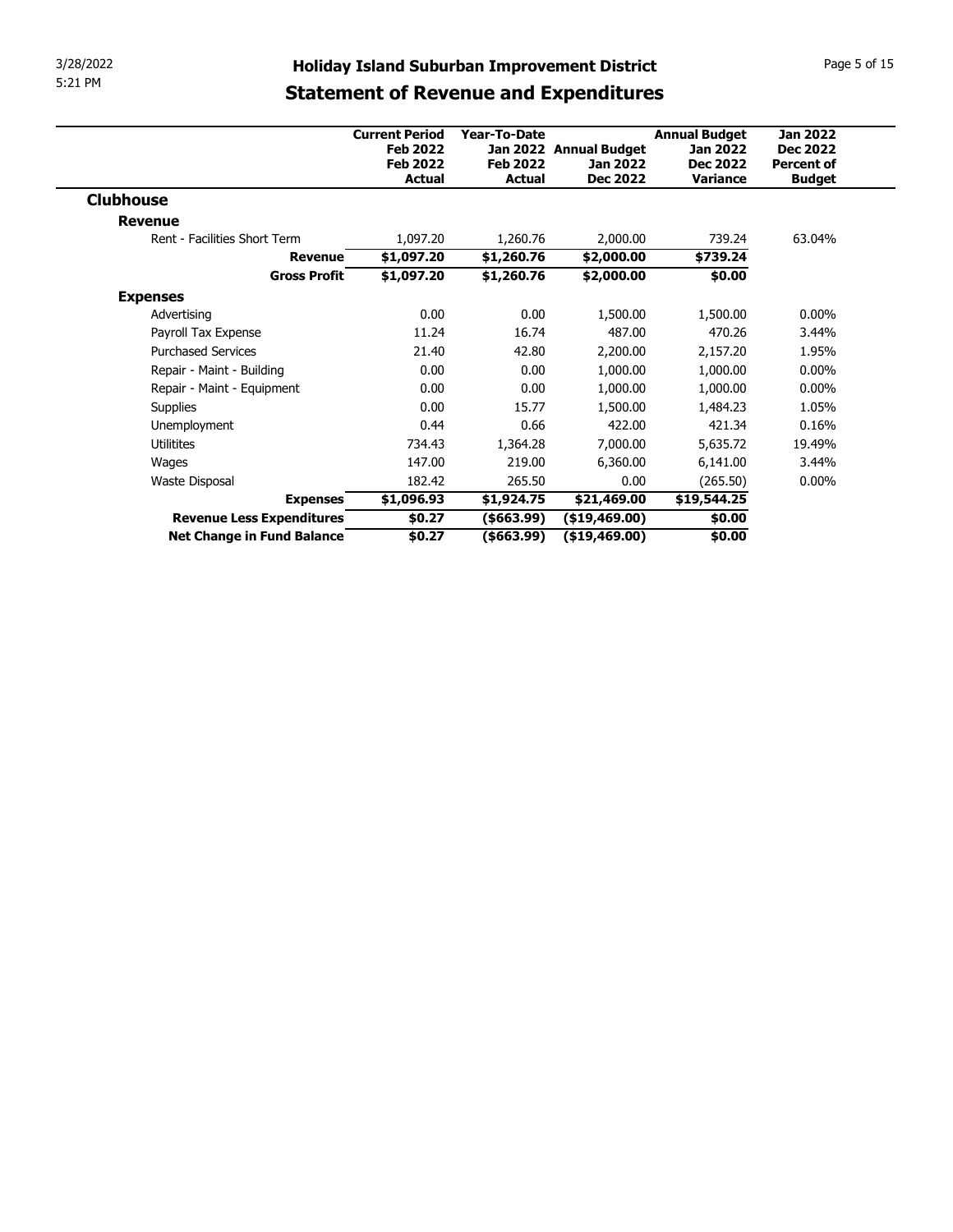| 3/28/2022<br>5:21 PM<br><b>Fire Dept</b><br><b>Revenue</b><br>Act 833<br>Contribution Income<br>Other Income<br>Security Fee<br><b>Revenue</b><br><b>Gross Profit</b><br><b>Expenses</b> | <b>Holiday Island Suburban Improvement District</b><br><b>Statement of Revenue and Expenditures</b><br><b>Current Period</b><br><b>Feb 2022</b><br><b>Feb 2022</b><br><b>Actual</b><br>0.00<br>0.00 | Year-To-Date<br><b>Feb 2022</b><br><b>Actual</b> | Jan 2022 Annual Budget<br><b>Jan 2022</b>                      | <b>Annual Budget</b><br><b>Jan 2022</b> | Page 6 of 15                                            |
|------------------------------------------------------------------------------------------------------------------------------------------------------------------------------------------|-----------------------------------------------------------------------------------------------------------------------------------------------------------------------------------------------------|--------------------------------------------------|----------------------------------------------------------------|-----------------------------------------|---------------------------------------------------------|
|                                                                                                                                                                                          |                                                                                                                                                                                                     |                                                  |                                                                |                                         |                                                         |
|                                                                                                                                                                                          |                                                                                                                                                                                                     |                                                  |                                                                | <b>Dec 2022</b>                         | <b>Jan 2022</b><br><b>Dec 2022</b><br><b>Percent of</b> |
|                                                                                                                                                                                          |                                                                                                                                                                                                     |                                                  | <b>Dec 2022</b>                                                | <b>Variance</b>                         | <b>Budget</b>                                           |
|                                                                                                                                                                                          |                                                                                                                                                                                                     |                                                  |                                                                |                                         |                                                         |
|                                                                                                                                                                                          |                                                                                                                                                                                                     | 0.00                                             | 17,000.00                                                      | 17,000.00                               | $0.00\%$                                                |
|                                                                                                                                                                                          |                                                                                                                                                                                                     | 0.00                                             | 1,000.00                                                       | 1,000.00                                | $0.00\%$                                                |
|                                                                                                                                                                                          | 0.00<br>4,046.03                                                                                                                                                                                    | 0.00<br>8,073.09                                 | 46,000.00<br>45,000.00                                         | 46,000.00<br>36,926.91                  | $0.00\%$<br>17.94%                                      |
|                                                                                                                                                                                          | \$4,046.03                                                                                                                                                                                          | \$8,073.09                                       | \$109,000.00                                                   | \$100,926.91                            |                                                         |
|                                                                                                                                                                                          | \$4,046.03                                                                                                                                                                                          | \$8,073.09                                       | \$109,000.00                                                   | \$0.00                                  |                                                         |
| Act 833                                                                                                                                                                                  | 0.00                                                                                                                                                                                                | 11,024.15                                        | 40,000.00                                                      | 28,975.85                               | 27.56%                                                  |
| Capital Improvements - Equipme                                                                                                                                                           | 0.00                                                                                                                                                                                                | 0.00                                             | 65,000.00                                                      | 65,000.00                               | $0.00\%$                                                |
| Dues and Fees                                                                                                                                                                            | 0.00                                                                                                                                                                                                | 21.25                                            | 800.00                                                         | 778.75                                  | 2.66%                                                   |
| Emp Benefit - Hosp Ins                                                                                                                                                                   | 901.74                                                                                                                                                                                              | 1,803.48                                         | 25,710.00                                                      | 23,906.52                               | 7.01%                                                   |
| Emp Benefit - LOPFI                                                                                                                                                                      | 2,249.86                                                                                                                                                                                            | 4,360.96                                         | 41,230.00                                                      | 36,869.04                               | 10.58%                                                  |
| Emp Benefit - Retirement<br>Equipment Purchased < \$5,000                                                                                                                                | 259.14<br>0.00                                                                                                                                                                                      | 384.14<br>1,267.95                               | 8,772.00<br>4,000.00                                           | 8,387.86<br>2,732.05                    | 4.38%<br>31.70%                                         |
| Fuel Expense                                                                                                                                                                             | 682.28                                                                                                                                                                                              | 1,505.03                                         | 10,000.00                                                      | 8,494.97                                | 15.05%                                                  |
| Grant Expense                                                                                                                                                                            | 0.00                                                                                                                                                                                                | 62.58                                            | 0.00                                                           | (62.58)                                 | $0.00\%$                                                |
| Insurance - Workmen's Comp.                                                                                                                                                              | 211.55                                                                                                                                                                                              | 423.10                                           | 4,700.00                                                       | 4,276.90                                | 9.00%                                                   |
| Miscellaneous                                                                                                                                                                            | 0.00                                                                                                                                                                                                | 0.00                                             | 4,000.00                                                       | 4,000.00                                | $0.00\%$                                                |
| Payroll Tax Expense                                                                                                                                                                      | 699.98                                                                                                                                                                                              | 1,014.34                                         | 2,544.00                                                       | 1,529.66                                | 39.87%                                                  |
| Personnel Reimbursement<br>PPE                                                                                                                                                           | 0.00<br>0.00                                                                                                                                                                                        | 0.00<br>496.63                                   | 16,000.00<br>6,000.00                                          | 16,000.00                               | $0.00\%$<br>8.28%                                       |
| <b>Purchased Services</b>                                                                                                                                                                | 723.08                                                                                                                                                                                              | 803.94                                           | 6,000.00                                                       | 5,503.37<br>5,196.06                    | 13.40%                                                  |
| Repair - Maint - Building                                                                                                                                                                | 987.37                                                                                                                                                                                              | 1,800.27                                         | 5,000.00                                                       | 3,199.73                                | 36.01%                                                  |
| Repair - Maint - Equipment                                                                                                                                                               | 0.00                                                                                                                                                                                                | 0.00                                             | 3,800.00                                                       | 3,800.00                                | $0.00\%$                                                |
| Repair - Maint - Radio                                                                                                                                                                   | 0.00                                                                                                                                                                                                | 0.00                                             | 2,000.00                                                       | 2,000.00                                | $0.00\%$                                                |
| Repair - Maint - Tires                                                                                                                                                                   | 2,303.51                                                                                                                                                                                            | 3,370.87                                         | 12,000.00                                                      | 8,629.13                                | 28.09%                                                  |
| Repair - Maint - Vehicles                                                                                                                                                                | 399.16                                                                                                                                                                                              | 2,085.64                                         | 4,700.00                                                       | 2,614.36                                | 44.38%                                                  |
| Supplies                                                                                                                                                                                 | 82.73                                                                                                                                                                                               | 286.84                                           | 2,000.00                                                       | 1,713.16                                | 14.34%                                                  |
| Telephone                                                                                                                                                                                | 816.43                                                                                                                                                                                              | 1,443.19                                         | 6,000.00                                                       | 4,556.81                                | 24.05%                                                  |
| Travel and Training<br>Unemployment                                                                                                                                                      | 475.62<br>24.64                                                                                                                                                                                     | 475.62<br>46.89                                  | 3,000.00<br>1,960.00                                           | 2,524.38<br>1,913.11                    | 15.85%<br>2.39%                                         |
| Uniforms                                                                                                                                                                                 | 0.00                                                                                                                                                                                                | 0.00                                             | 2,000.00                                                       | 2,000.00                                | $0.00\%$                                                |
| Utilitites                                                                                                                                                                               | 754.77                                                                                                                                                                                              | 1,320.83                                         | 7,000.00                                                       | 5,679.17                                | 18.87%                                                  |
| Wages                                                                                                                                                                                    | 15,370.90                                                                                                                                                                                           | 22,150.70                                        | 175,449.00                                                     | 153,298.30                              | 12.63%                                                  |
| Waste Disposal                                                                                                                                                                           | 61.41                                                                                                                                                                                               | 90.58                                            | 0.00                                                           | (90.58)                                 | $0.00\%$                                                |
| <b>Expenses</b>                                                                                                                                                                          | \$27,004.17                                                                                                                                                                                         | \$56,238.98                                      | \$459,665.00                                                   | \$403,426.02                            |                                                         |
| Revenue Less Expenditures<br><b>Net Change in Fund Balance</b>                                                                                                                           | (\$22,958.14)<br>(\$22,958.14)                                                                                                                                                                      |                                                  | $(48,165.89)$ $(4350,665.00)$<br>$(48,165.89)$ $(4350,665.00)$ | \$0.00<br>\$0.00                        |                                                         |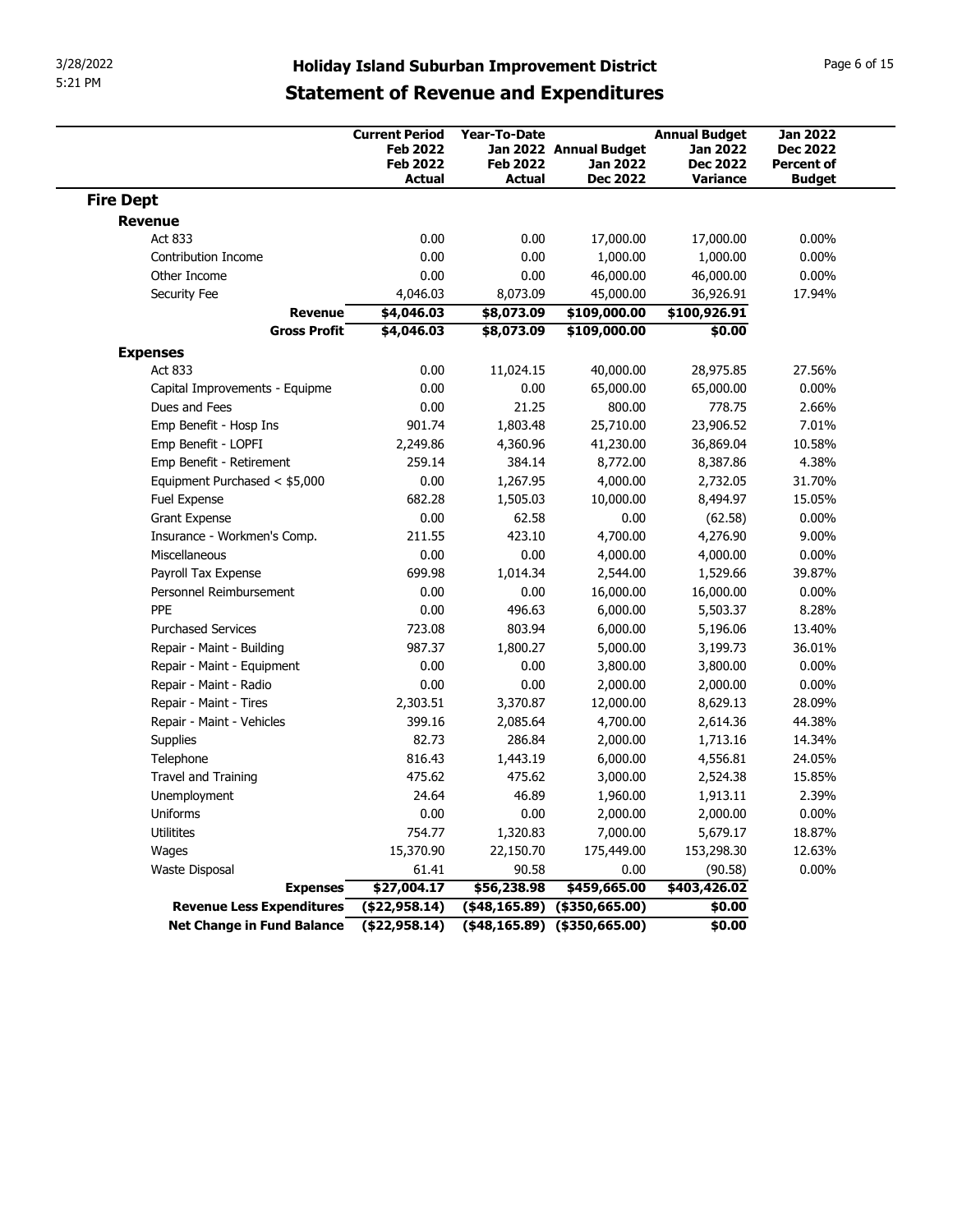| 3/28/2022                                                                                 | <b>Holiday Island Suburban Improvement District</b>                   |                                                  |                                                       |                                                                               |                                                                          |
|-------------------------------------------------------------------------------------------|-----------------------------------------------------------------------|--------------------------------------------------|-------------------------------------------------------|-------------------------------------------------------------------------------|--------------------------------------------------------------------------|
| 5:21 PM                                                                                   | <b>Statement of Revenue and Expenditures</b>                          |                                                  |                                                       |                                                                               | Page 7 of 15                                                             |
|                                                                                           | <b>Current Period</b><br><b>Feb 2022</b><br><b>Feb 2022</b><br>Actual | Year-To-Date<br><b>Feb 2022</b><br><b>Actual</b> | Jan 2022 Annual Budget<br>Jan 2022<br><b>Dec 2022</b> | <b>Annual Budget</b><br><b>Jan 2022</b><br><b>Dec 2022</b><br><b>Variance</b> | <b>Jan 2022</b><br><b>Dec 2022</b><br><b>Percent of</b><br><b>Budget</b> |
| <b>HISID - General Fund</b>                                                               |                                                                       |                                                  |                                                       |                                                                               |                                                                          |
| <b>Revenue</b>                                                                            |                                                                       |                                                  |                                                       |                                                                               |                                                                          |
| Assessment Income - Current                                                               | 2,554,004.66                                                          | 2,551,038.24                                     | 2,311,476.00                                          | (239, 562.24)                                                                 | 110.36%                                                                  |
| Assessment Income - Penalties                                                             | 117.00                                                                | (555.81)                                         | 60,000.00                                             | 60,555.81                                                                     | $(0.93\%)$                                                               |
| Debt Service - Sewer Treatment                                                            | 283,553.90                                                            | 283,553.90                                       | 253,764.00                                            | (29,789.90)                                                                   | 111.74%                                                                  |
| Interest Income                                                                           | 762.16                                                                | 2,821.81                                         | 20,000.00                                             | 17,178.19                                                                     | 14.11%                                                                   |
| Other Income                                                                              | 210.00                                                                | 1,330.00                                         | 49,000.00                                             | 47,670.00                                                                     | 2.71%                                                                    |
| <b>Tower Rental</b>                                                                       | 2,965.55                                                              | 5,704.76                                         | 0.00                                                  | (5,704.76)                                                                    | $0.00\%$                                                                 |
|                                                                                           | Revenue \$2,841,613.27 \$2,843,892.90 \$2,694,240.00 (\$149,652.90)   |                                                  |                                                       |                                                                               |                                                                          |
|                                                                                           | Gross Profit \$2,841,613.27 \$2,843,892.90 \$2,694,240.00             |                                                  |                                                       | \$0.00                                                                        |                                                                          |
| <b>Expenses</b>                                                                           |                                                                       |                                                  |                                                       |                                                                               |                                                                          |
| Advertising                                                                               | 3,278.12                                                              | 7,992.92                                         | 20,000.00                                             | 12,007.08                                                                     | 39.96%                                                                   |
| Assessment Expense - Uncollect<br>Covid - 19 Expense                                      | 0.00                                                                  | 0.00                                             | 80,000.00                                             | 80,000.00                                                                     | $0.00\%$                                                                 |
| Dues and Fees                                                                             | 51.69<br>0.00                                                         | 51.69<br>100.14                                  | 0.00<br>0.00                                          | (51.69)<br>(100.14)                                                           | $0.00\%$<br>$0.00\%$                                                     |
| Insurance                                                                                 | 12,462.50                                                             | 24,624.00                                        | 140,000.00                                            | 115,376.00                                                                    | 17.59%                                                                   |
| Legal Fees                                                                                | 1,025.00                                                              | 3,525.00                                         | 32,000.00                                             | 28,475.00                                                                     | 11.02%                                                                   |
| Miscellaneous                                                                             | 153.09                                                                | 153.09                                           | 2,000.00                                              | 1,846.91                                                                      | 7.65%                                                                    |
| Other Expense                                                                             | 80.00                                                                 | 125.00                                           | 0.00                                                  | (125.00)                                                                      | $0.00\%$                                                                 |
|                                                                                           | 716.37                                                                | 1,867.93                                         | 13,000.00                                             | 11,132.07                                                                     | 14.37%                                                                   |
|                                                                                           | 0.00                                                                  | 0.00                                             | 55,000.00                                             | 55,000.00                                                                     | $0.00\%$                                                                 |
| <b>Purchased Services</b>                                                                 |                                                                       | \$38,439.77                                      | \$342,000.00                                          | \$303,560.23                                                                  |                                                                          |
| Taxes - Real Estate and Person                                                            |                                                                       |                                                  |                                                       | \$0.00                                                                        |                                                                          |
| <b>Expenses</b><br>Revenue Less Expenditures \$2,823,846.50 \$2,805,453.13 \$2,352,240.00 | \$17,766.77                                                           |                                                  |                                                       | \$0.00                                                                        |                                                                          |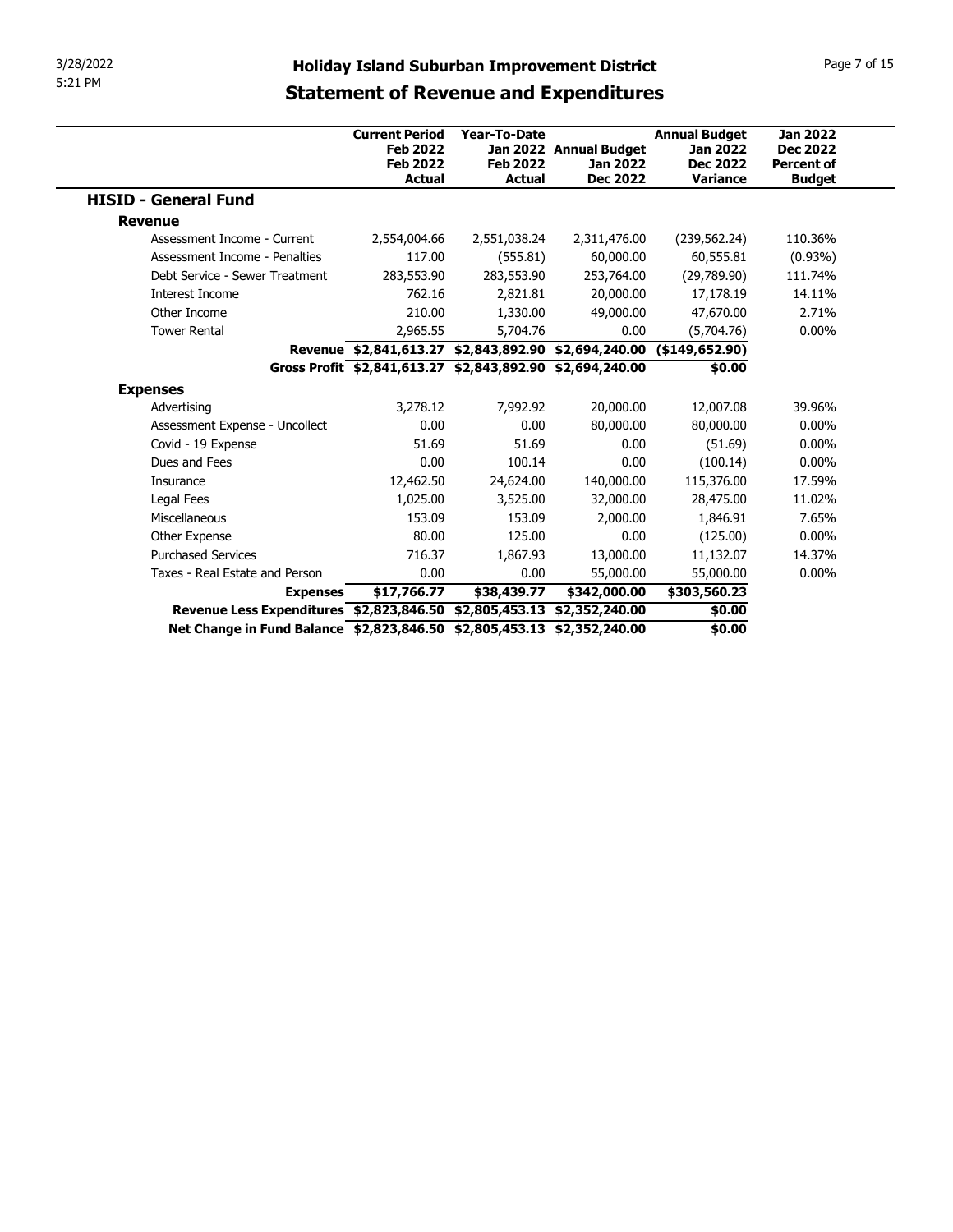| 3/28/2022                    |                                               |                                                             |                                 |                                                     |                                                            | Page 8 of 15                                            |
|------------------------------|-----------------------------------------------|-------------------------------------------------------------|---------------------------------|-----------------------------------------------------|------------------------------------------------------------|---------------------------------------------------------|
| 5:21 PM                      |                                               |                                                             |                                 | <b>Holiday Island Suburban Improvement District</b> |                                                            |                                                         |
|                              |                                               | <b>Statement of Revenue and Expenditures</b>                |                                 |                                                     |                                                            |                                                         |
|                              |                                               |                                                             |                                 |                                                     |                                                            |                                                         |
|                              |                                               | <b>Current Period</b><br><b>Feb 2022</b><br><b>Feb 2022</b> | Year-To-Date<br><b>Feb 2022</b> | Jan 2022 Annual Budget<br><b>Jan 2022</b>           | <b>Annual Budget</b><br><b>Jan 2022</b><br><b>Dec 2022</b> | <b>Jan 2022</b><br><b>Dec 2022</b><br><b>Percent of</b> |
|                              |                                               | <b>Actual</b>                                               | <b>Actual</b>                   | <b>Dec 2022</b>                                     | <b>Variance</b>                                            | <b>Budget</b>                                           |
| <b>Holiday Island Marina</b> |                                               |                                                             |                                 |                                                     |                                                            |                                                         |
| <b>Revenue</b>               |                                               |                                                             |                                 |                                                     |                                                            | 29.19%                                                  |
|                              | Facilities Rental - Long Term<br>Other Income | 72,981.21<br>4,125.00                                       | 72,981.21<br>4,125.00           | 250,000.00<br>14,000.00                             | 177,018.79<br>9,875.00                                     | 29.46%                                                  |
|                              | <b>Revenue</b>                                | \$77,106.21                                                 | \$77,106.21                     | \$264,000.00                                        | \$186,893.79                                               |                                                         |
|                              | <b>Gross Profit</b>                           | \$77,106.21                                                 | \$77,106.21                     | \$264,000.00                                        | \$0.00                                                     |                                                         |
| <b>Expenses</b>              |                                               |                                                             |                                 |                                                     |                                                            |                                                         |
|                              | Dues and Fees                                 | 0.00                                                        | 175.00                          | 850.00                                              | 675.00                                                     | 20.59%                                                  |
|                              | <b>Purchased Services</b>                     | 8,576.10                                                    | 15,456.72                       | 85,100.00                                           | 69,643.28                                                  | 18.16%                                                  |
|                              | Repair - Maint - Building                     | 0.00                                                        | 0.00                            | 10,000.00                                           | 10,000.00                                                  | $0.00\%$                                                |
|                              | Repair - Maint - Equipment                    | 0.00                                                        | 0.00                            | 500.00                                              | 500.00                                                     | $0.00\%$                                                |
| Telephone                    |                                               | 116.54                                                      | 233.19                          | 250.00                                              | 16.81                                                      | 93.28%                                                  |
| Utilitites                   |                                               | 161.46                                                      | 326.96                          | 1,650.00                                            | 1,323.04                                                   | 19.82%                                                  |
|                              | <b>Expenses</b><br>Revenue Less Expenditures  | \$8,854.10<br>\$68,252.11                                   | \$16,191.87<br>\$60,914.34      | \$98,350.00<br>\$165,650.00                         | \$82,158.13<br>\$0.00                                      |                                                         |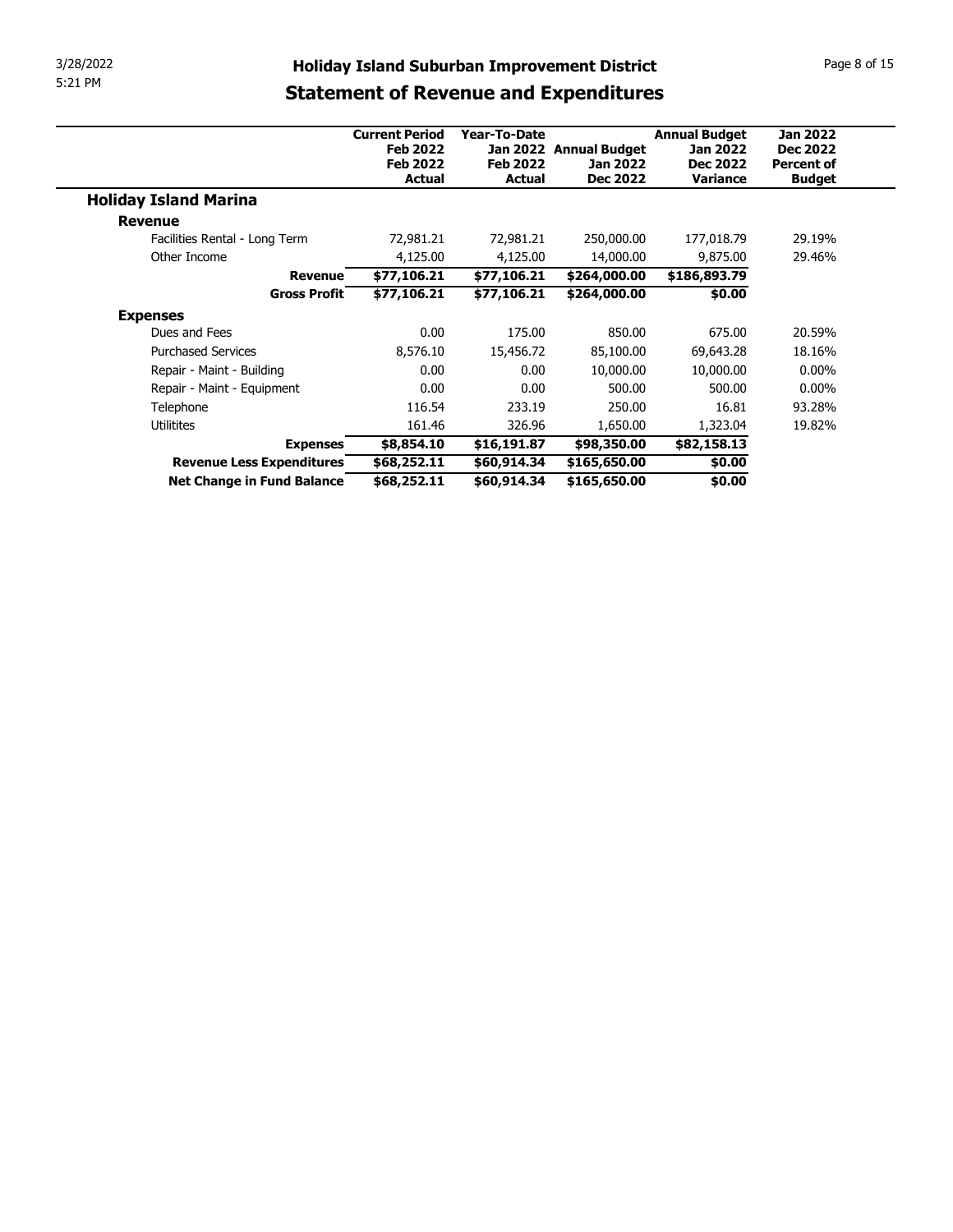| 3/28/2022 |                                              |                        | <b>Holiday Island Suburban Improvement District</b> |                          |                          | Page 9 of 15      |
|-----------|----------------------------------------------|------------------------|-----------------------------------------------------|--------------------------|--------------------------|-------------------|
| 5:21 PM   |                                              |                        |                                                     |                          |                          |                   |
|           |                                              |                        | <b>Statement of Revenue and Expenditures</b>        |                          |                          |                   |
|           |                                              | <b>Current Period</b>  | Year-To-Date                                        |                          | <b>Annual Budget</b>     | <b>Jan 2022</b>   |
|           |                                              | <b>Feb 2022</b>        |                                                     | Jan 2022 Annual Budget   | <b>Jan 2022</b>          | <b>Dec 2022</b>   |
|           |                                              | <b>Feb 2022</b>        | <b>Feb 2022</b>                                     | <b>Jan 2022</b>          | <b>Dec 2022</b>          | <b>Percent of</b> |
|           |                                              | <b>Actual</b>          | <b>Actual</b>                                       | <b>Dec 2022</b>          | Variance                 | <b>Budget</b>     |
|           | <b>Public Safety Dept</b>                    |                        |                                                     |                          |                          |                   |
|           | <b>Revenue</b>                               |                        |                                                     |                          |                          |                   |
|           | Security Fee<br><b>Revenue</b>               | 4,046.03<br>\$4,046.03 | 8,073.09<br>\$8,073.09                              | 48,000.00<br>\$48,000.00 | 39,926.91<br>\$39,926.91 | 16.82%            |
|           | <b>Gross Profit</b>                          | \$4,046.03             | \$8,073.09                                          | \$48,000.00              | \$0.00                   |                   |
|           |                                              |                        |                                                     |                          |                          |                   |
|           | <b>Expenses</b><br><b>Purchased Services</b> |                        | 8,000.00                                            |                          |                          | 16.67%            |
|           |                                              | 4,000.00               |                                                     | 48,000.00                | 40,000.00                |                   |
|           | <b>Expenses</b><br>Revenue Less Expenditures | \$4,000.00<br>\$46.03  | \$8,000.00<br>\$73.09                               | \$48,000.00<br>\$0.00    | \$40,000.00<br>\$0.00    |                   |
|           | Net Change in Fund Balance                   | \$46.03                | \$73.09                                             | \$0.00                   | \$0.00                   |                   |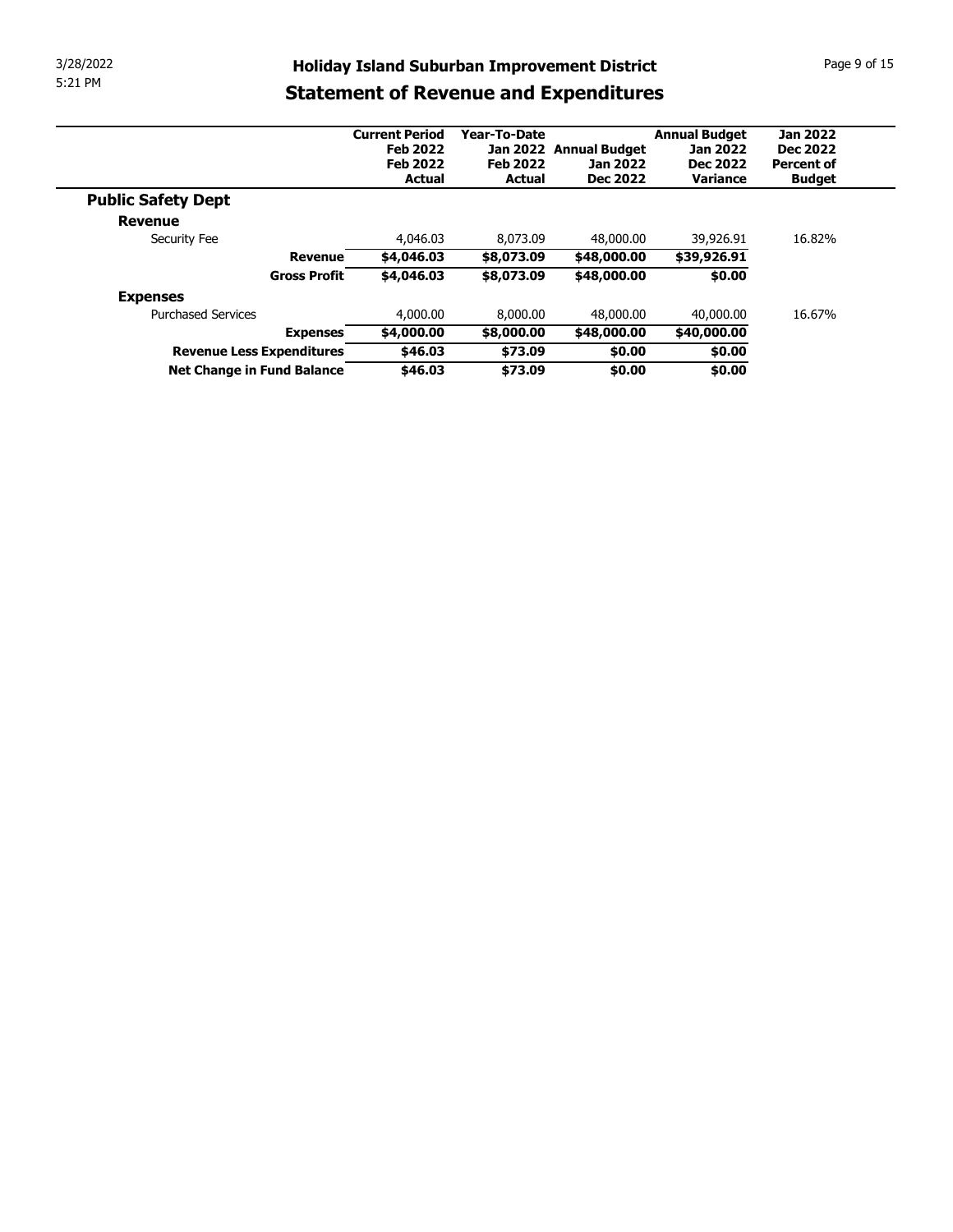|                                                                      |                                                             |                                 | <b>Holiday Island Suburban Improvement District</b><br><b>Statement of Revenue and Expenditures</b> |                                                            | Page 10 of 15                                           |
|----------------------------------------------------------------------|-------------------------------------------------------------|---------------------------------|-----------------------------------------------------------------------------------------------------|------------------------------------------------------------|---------------------------------------------------------|
|                                                                      | <b>Current Period</b><br><b>Feb 2022</b><br><b>Feb 2022</b> | Year-To-Date<br><b>Feb 2022</b> | Jan 2022 Annual Budget<br>Jan 2022                                                                  | <b>Annual Budget</b><br><b>Jan 2022</b><br><b>Dec 2022</b> | <b>Jan 2022</b><br><b>Dec 2022</b><br><b>Percent of</b> |
| <b>Recreation Center</b>                                             | <b>Actual</b>                                               | <b>Actual</b>                   | <b>Dec 2022</b>                                                                                     | <b>Variance</b>                                            | <b>Budget</b>                                           |
| <b>Revenue</b>                                                       |                                                             |                                 |                                                                                                     |                                                            |                                                         |
| Family Recreation - Access Car                                       | 0.00                                                        | 0.00                            | 4,800.00                                                                                            | 4,800.00                                                   | $0.00\%$                                                |
| Fees - Green                                                         | 57.01                                                       | 92.51                           | 15,500.00                                                                                           | 15,407.49                                                  | 0.60%                                                   |
| Fees - Recreation                                                    | 93.46                                                       | 93.46                           | 24,000.00                                                                                           | 23,906.54                                                  | 0.39%                                                   |
| Individual Golf - Access Card                                        | 0.00                                                        | 0.00                            | 1,100.00                                                                                            | 1,100.00                                                   | $0.00\%$                                                |
| <b>Individual Recreation - Access</b>                                | 0.00                                                        | 0.00                            | 1,500.00                                                                                            | 1,500.00                                                   | $0.00\%$                                                |
| Other Income                                                         | 0.00                                                        | 0.00                            | 800.00                                                                                              | 800.00                                                     | $0.00\%$                                                |
| Rent - Cart<br>Rent - Club                                           | 46.18<br>0.00                                               | 63.98<br>0.00                   | 8,500.00<br>250.00                                                                                  | 8,436.02<br>250.00                                         | 0.75%<br>$0.00\%$                                       |
| Rent - Facilities Short Term                                         | 0.00                                                        | 0.00                            | 3,500.00                                                                                            | 3,500.00                                                   | $0.00\%$                                                |
| Sales - Beverage                                                     | 0.00                                                        | 0.93                            | 1,500.00                                                                                            | 1,499.07                                                   | 0.06%                                                   |
| Sales - Food                                                         | 3.97                                                        | 3.97                            | 1,400.00                                                                                            | 1,396.03                                                   | 0.28%                                                   |
| Sales - Merchandise                                                  | 5.00                                                        | 10.00                           | 0.00                                                                                                | (10.00)                                                    | $0.00\%$                                                |
| <b>Revenue</b>                                                       | \$205.62                                                    | \$264.85                        | \$62,850.00                                                                                         | \$62,585.15                                                |                                                         |
| <b>Gross Profit</b>                                                  | \$205.62                                                    | \$264.85                        | \$62,850.00                                                                                         | \$0.00                                                     |                                                         |
| <b>Expenses</b><br>Cable Services                                    | 154.55                                                      | 207.03                          | 0.00                                                                                                | (207.03)                                                   | $0.00\%$                                                |
| Capital Improvements - Equipme                                       | 8,431.80                                                    | 8,431.80                        | 0.00                                                                                                | (8,431.80)                                                 | $0.00\%$                                                |
| Capital Improvements - Facilit                                       | 0.00                                                        | 0.00                            | 25,000.00                                                                                           | 25,000.00                                                  | $0.00\%$                                                |
| <b>Chemicals and Fertilizer</b>                                      | 0.00                                                        | 0.00                            | 5,000.00                                                                                            | 5,000.00                                                   | $0.00\%$                                                |
| Cost of Sales - Beverage                                             | 0.00                                                        | 0.11                            | 400.00                                                                                              | 399.89                                                     | 0.03%                                                   |
| Cost of Sales - Food                                                 | 23.83                                                       | 44.53                           | 500.00                                                                                              | 455.47                                                     | 8.91%                                                   |
| Cost of Sales - Merchandise                                          | 2.23                                                        | 4.46                            | 600.00                                                                                              | 595.54                                                     | 0.74%                                                   |
| Credit Cards Fees<br>Dues and Fees                                   | 40.15<br>0.00                                               | 78.09<br>21.25                  | 1,100.00<br>100.00                                                                                  | 1,021.91<br>78.75                                          | 7.10%<br>21.25%                                         |
| Emp Benefit - Hosp Ins                                               | 281.32                                                      | 562.64                          | 3,376.00                                                                                            | 2,813.36                                                   | 16.67%                                                  |
| Emp Benefit - Retirement                                             | 83.14                                                       | 119.86                          | 1,420.00                                                                                            | 1,300.14                                                   | 8.44%                                                   |
| Equipment Purchased < \$5,000                                        | 0.00                                                        | 0.00                            | 3,000.00                                                                                            | 3,000.00                                                   | $0.00\%$                                                |
| Fuel Expense                                                         | 0.00                                                        | 0.00                            | 500.00                                                                                              | 500.00                                                     | $0.00\%$                                                |
| Insurance - Workmen's Comp.                                          | 50.88                                                       | 101.76                          | 1,200.00                                                                                            | 1,098.24                                                   | 8.48%                                                   |
| Leased Equipment                                                     | 1,106.00                                                    | 1,106.00                        | 0.00                                                                                                | (1,106.00)                                                 | $0.00\%$                                                |
| Payroll Tax Expense                                                  | 243.34                                                      | 347.72                          | 6,259.00                                                                                            | 5,911.28                                                   | 5.56%                                                   |
| Personnel Reimbursement<br><b>Purchased Services</b>                 | 0.00<br>0.00                                                | 0.00<br>1,168.88                | 300.00                                                                                              | 300.00<br>13,831.12                                        | $0.00\%$<br>7.79%                                       |
| Repair - Maint - Building                                            | 0.00                                                        | 0.00                            | 15,000.00<br>8,000.00                                                                               | 8,000.00                                                   | $0.00\%$                                                |
| Repair - Maint - Equipment                                           | 0.00                                                        | 0.00                            | 1,000.00                                                                                            | 1,000.00                                                   | $0.00\%$                                                |
| Repair- Maint- Parts/Material                                        | 0.00                                                        | 0.00                            | 1,200.00                                                                                            | 1,200.00                                                   | $0.00\%$                                                |
| Supplies                                                             | 0.00                                                        | 29.90                           | 3,000.00                                                                                            | 2,970.10                                                   | 1.00%                                                   |
| Taxes - Real Estate and Person                                       | 408.73                                                      | 408.73                          | 0.00                                                                                                | (408.73)                                                   | $0.00\%$                                                |
| Telephone                                                            | 267.53                                                      | 482.58                          | 2,400.00                                                                                            | 1,917.42                                                   | 20.11%                                                  |
| Unemployment                                                         | 9.53                                                        | 13.63                           | 3,096.00                                                                                            | 3,082.37                                                   | 0.44%                                                   |
| Utilitites                                                           | 1,012.55                                                    | 2,030.76                        | 14,000.00                                                                                           | 11,969.24                                                  | 14.51%                                                  |
| Wages                                                                | 3,274.57                                                    | 4,685.78                        | 81,811.00                                                                                           | 77,125.22                                                  | 5.73%                                                   |
| <b>Waste Disposal</b><br><b>Expenses</b>                             | 346.66<br>\$15,736.81                                       | 511.27<br>\$20,356.78           | 0.00<br>\$178,262.00                                                                                | (511.27)<br>\$157,905.22                                   | $0.00\%$                                                |
|                                                                      |                                                             |                                 |                                                                                                     |                                                            |                                                         |
| Revenue Less Expenditures (\$15,531.19) (\$20,091.93) (\$115,412.00) |                                                             |                                 |                                                                                                     | \$0.00                                                     |                                                         |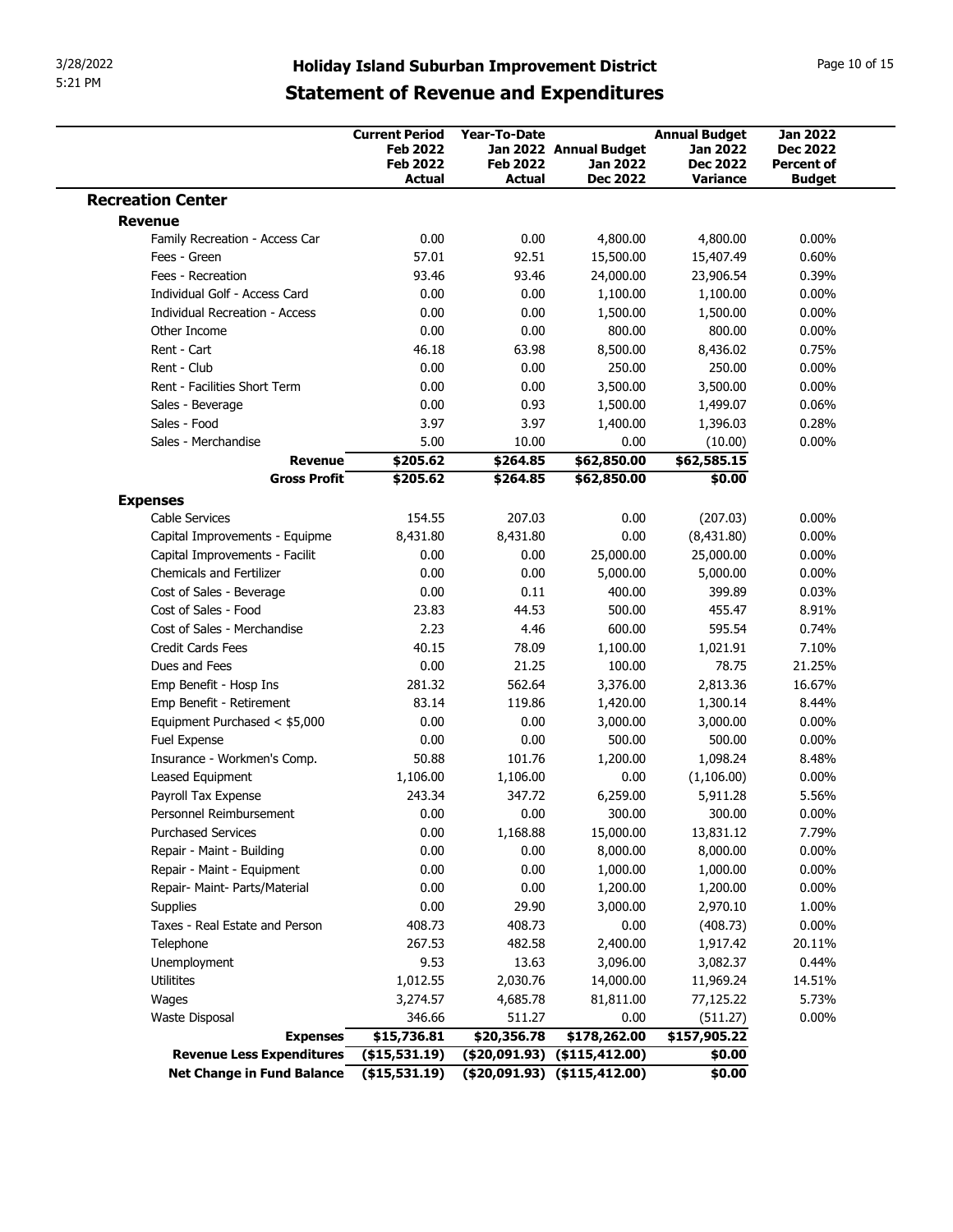| 3/28/2022<br>5:21 PM                |                                                                              |                                                  |                                                              |                                                                        |                                                                          |
|-------------------------------------|------------------------------------------------------------------------------|--------------------------------------------------|--------------------------------------------------------------|------------------------------------------------------------------------|--------------------------------------------------------------------------|
|                                     | <b>Statement of Revenue and Expenditures</b>                                 |                                                  | <b>Holiday Island Suburban Improvement District</b>          |                                                                        | Page 11 of 15                                                            |
|                                     | <b>Current Period</b><br><b>Feb 2022</b><br><b>Feb 2022</b><br><b>Actual</b> | Year-To-Date<br><b>Feb 2022</b><br><b>Actual</b> | Jan 2022 Annual Budget<br><b>Jan 2022</b><br><b>Dec 2022</b> | <b>Annual Budget</b><br><b>Jan 2022</b><br><b>Dec 2022</b><br>Variance | <b>Jan 2022</b><br><b>Dec 2022</b><br><b>Percent of</b><br><b>Budget</b> |
| <b>Restaurant - Golf Operations</b> |                                                                              |                                                  |                                                              |                                                                        |                                                                          |
| <b>Revenue</b>                      |                                                                              |                                                  |                                                              |                                                                        |                                                                          |
| Sales - Beer                        | 401.88                                                                       | 710.15                                           | 15,000.00                                                    | 14,289.85                                                              | 4.73%                                                                    |
| Sales - Beverage                    | 352.99                                                                       | 716.23                                           | 7,000.00                                                     | 6,283.77                                                               | 10.23%                                                                   |
| Sales - Food                        | 4,240.21                                                                     | 8,436.32                                         | 75,000.00                                                    | 66,563.68                                                              | 11.25%                                                                   |
| <b>Revenue</b>                      | \$4,995.08                                                                   | \$9,862.70                                       | \$97,000.00                                                  | \$87,137.30                                                            |                                                                          |
| <b>Gross Profit</b>                 | \$4,995.08                                                                   | \$9,862.70                                       | \$97,000.00                                                  | \$0.00                                                                 |                                                                          |
| <b>Expenses</b>                     |                                                                              |                                                  |                                                              |                                                                        |                                                                          |
| Advertising                         | 0.00                                                                         | 0.00                                             | 400.00                                                       | 400.00                                                                 | $0.00\%$                                                                 |
| Cost of Sales - Beer                | 101.60                                                                       | 828.34                                           | 3,800.00                                                     | 2,971.66                                                               | 21.80%                                                                   |
| Cost of Sales - Beverage            | (487.13)                                                                     | 192.68                                           | 3,600.00                                                     | 3,407.32                                                               | 5.35%                                                                    |
| Cost of Sales - Food                | 2,410.33                                                                     | 7,873.83                                         | 40,000.00                                                    | 32,126.17                                                              | 19.68%                                                                   |
| Credit Cards Fees                   | 351.35                                                                       | 702.41                                           | 5,500.00                                                     | 4,797.59                                                               | 12.77%                                                                   |
| Dues and Fees                       | 0.00                                                                         | 21.25                                            | 450.00                                                       | 428.75                                                                 | 4.72%                                                                    |
| Emp Benefit - Retirement            | 96.90                                                                        | 153.82                                           | 1,560.00                                                     | 1,406.18                                                               | 9.86%                                                                    |
| Equipment Purchased < \$5,000       | 0.00                                                                         | 0.00                                             | 1,000.00                                                     | 1,000.00                                                               | $0.00\%$                                                                 |
| Insurance - Workmen's Comp.         | 29.33                                                                        | 58.66                                            | 0.00                                                         | (58.66)                                                                | $0.00\%$                                                                 |
| Notices and Ads                     | 0.00                                                                         | 0.00                                             | 200.00                                                       | 200.00                                                                 | $0.00\%$                                                                 |
| Payroll Tax Expense                 | 250.48                                                                       | 385.40                                           | 5,251.00                                                     | 4,865.60                                                               | 7.34%                                                                    |
| <b>Purchased Services</b>           | 21.40                                                                        | 42.80                                            | 1,400.00                                                     | 1,357.20                                                               | 3.06%                                                                    |
|                                     | 0.00                                                                         | 0.00                                             | 2,000.00                                                     | 2,000.00                                                               | $0.00\%$                                                                 |
|                                     | 406.46                                                                       | 1,104.43                                         | 6,000.00                                                     | 4,895.57                                                               | 18.41%                                                                   |
| Repair - Maint - Equipment          |                                                                              | 15.14                                            | 1,470.00                                                     | 1,454.86                                                               | 1.03%                                                                    |
| Supplies                            |                                                                              |                                                  |                                                              |                                                                        |                                                                          |
| Unemployment                        | 9.84                                                                         |                                                  | 10,000.00                                                    | 7,805.13                                                               | 21.95%                                                                   |
| Utilitites                          | 923.85                                                                       | 2,194.87                                         |                                                              |                                                                        |                                                                          |
| Wages                               | 2,937.00                                                                     | 4,583.25                                         | 68,640.00                                                    | 64,056.75                                                              | 6.68%                                                                    |
| Waste Disposal                      | 80.00                                                                        | 163.07                                           | 0.00                                                         | (163.07)                                                               | $0.00\%$                                                                 |
| <b>Expenses</b>                     | \$7,131.41                                                                   | \$18,319.95                                      | \$151,271.00                                                 | \$132,951.05                                                           |                                                                          |
| <b>Revenue Less Expenditures</b>    | ( \$2,136.33)                                                                | (\$8,457.25)                                     | $($ \$54,271.00)                                             | \$0.00                                                                 |                                                                          |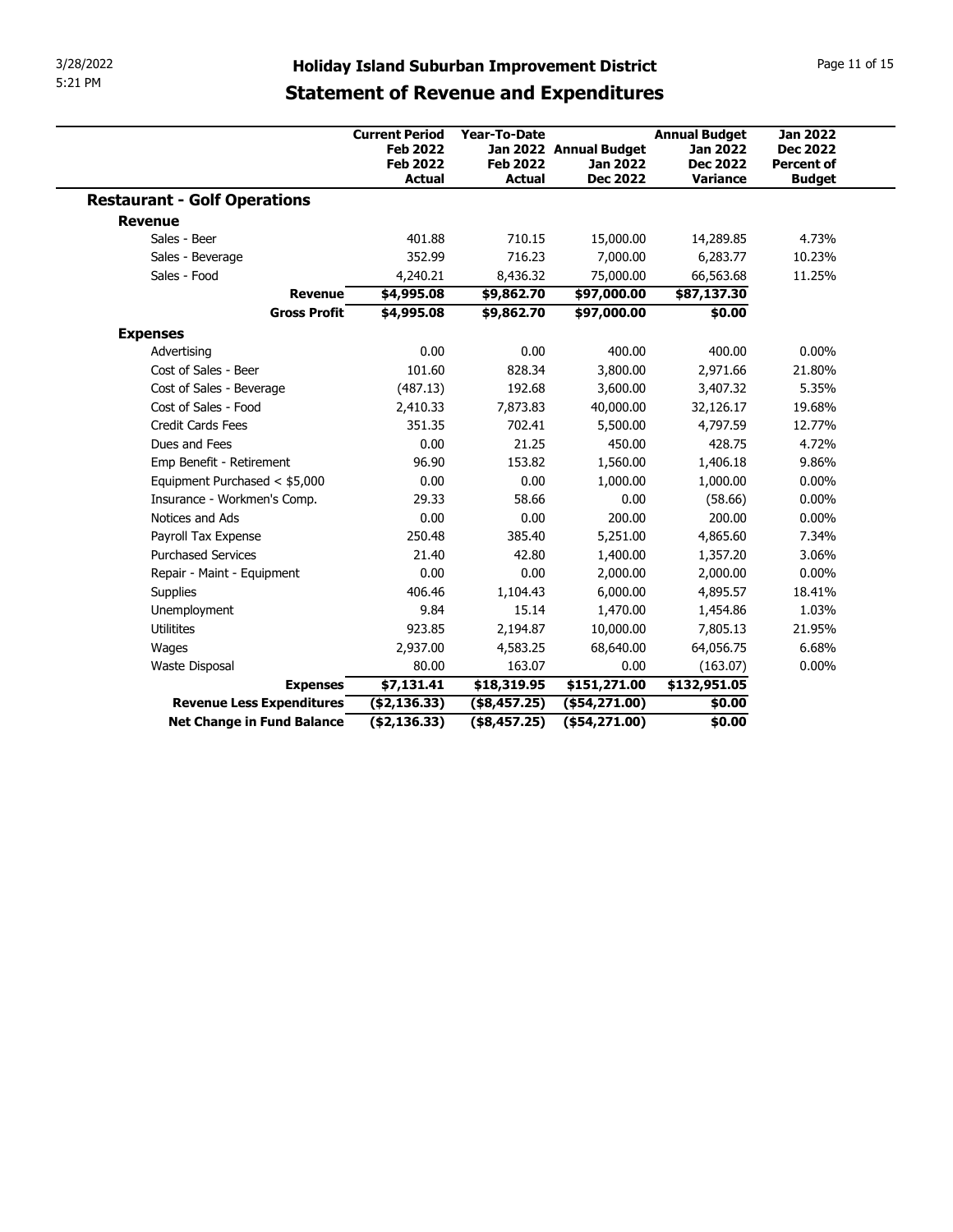| 3/28/2022                                               |                                                                                                     |                                                  |                                                              |                                                                        |                                                                          |
|---------------------------------------------------------|-----------------------------------------------------------------------------------------------------|--------------------------------------------------|--------------------------------------------------------------|------------------------------------------------------------------------|--------------------------------------------------------------------------|
| 5:21 PM                                                 | <b>Holiday Island Suburban Improvement District</b><br><b>Statement of Revenue and Expenditures</b> |                                                  |                                                              |                                                                        | Page 12 of 15                                                            |
|                                                         | <b>Current Period</b><br><b>Feb 2022</b><br><b>Feb 2022</b><br><b>Actual</b>                        | <b>Year-To-Date</b><br><b>Feb 2022</b><br>Actual | Jan 2022 Annual Budget<br><b>Jan 2022</b><br><b>Dec 2022</b> | <b>Annual Budget</b><br><b>Jan 2022</b><br><b>Dec 2022</b><br>Variance | <b>Jan 2022</b><br><b>Dec 2022</b><br><b>Percent of</b><br><b>Budget</b> |
| <b>Road Dept</b>                                        |                                                                                                     |                                                  |                                                              |                                                                        |                                                                          |
| Revenue                                                 |                                                                                                     |                                                  |                                                              |                                                                        |                                                                          |
| Other Income                                            | 0.00                                                                                                | 0.00                                             | 500.00                                                       | 500.00                                                                 | $0.00\%$                                                                 |
| Road Inspection Fee - Nonref                            | 0.00                                                                                                | 1,600.00                                         | 2,100.00                                                     | 500.00                                                                 | 76.19%                                                                   |
| Revenue<br><b>Gross Profit</b>                          | \$0.00<br>\$0.00                                                                                    | \$1,600.00<br>\$1,600.00                         | \$2,600.00<br>\$2,600.00                                     | \$1,000.00<br>\$0.00                                                   |                                                                          |
| <b>Expenses</b>                                         |                                                                                                     |                                                  |                                                              |                                                                        |                                                                          |
| Capital Improvements - Facilit                          | 0.00                                                                                                | 0.00                                             | 370,000.00                                                   | 370,000.00                                                             | $0.00\%$                                                                 |
| Dues and Fees                                           | 50.00                                                                                               | 225.00                                           | 1,000.00                                                     | 775.00                                                                 | 22.50%                                                                   |
| Emp Benefit - Hosp Ins                                  | 1,522.14                                                                                            | 3,044.28                                         | 25,017.00                                                    | 21,972.72                                                              | 12.17%                                                                   |
| Emp Benefit - Retirement                                | 528.74                                                                                              | 797.11                                           | 11,528.00                                                    | 10,730.89                                                              | 6.91%                                                                    |
| Equipment Purchased < \$5,000                           | 0.00                                                                                                | 0.00                                             | 3,000.00                                                     | 3,000.00                                                               | $0.00\%$                                                                 |
| Fuel Expense                                            | 1,627.54                                                                                            | 2,834.41                                         | 20,000.00                                                    | 17,165.59                                                              | 14.17%                                                                   |
| Insurance - Workmen's Comp.                             | 303.12                                                                                              | 606.24                                           | 4,224.00                                                     | 3,617.76                                                               | 14.35%                                                                   |
| Notices and Ads                                         | 0.00                                                                                                | 0.00                                             | 500.00                                                       | 500.00                                                                 | $0.00\%$                                                                 |
| Payroll Tax Expense                                     | 1,014.94                                                                                            | 1,547.28                                         | 17,638.00                                                    | 16,090.72                                                              | 8.77%                                                                    |
| <b>Purchased Services</b>                               | 0.00                                                                                                | 0.00                                             | 33,625.00                                                    | 33,625.00                                                              | $0.00\%$                                                                 |
| Repair - Maint - Building                               | 54.50                                                                                               | 346.41                                           | 500.00                                                       | 153.59                                                                 | 69.28%                                                                   |
| Repair - Maint - Radio<br>Repair - Maint - Street Light | 0.00<br>0.00                                                                                        | 0.00<br>250.59                                   | 500.00<br>500.00                                             | 500.00<br>249.41                                                       | $0.00\%$<br>50.12%                                                       |
| Repair - Maint - Tires                                  | 0.00                                                                                                | 1,203.98                                         | 5,000.00                                                     | 3,796.02                                                               | 24.08%                                                                   |
| Repair - Maint - Vehicles                               | 12.97                                                                                               | 56.13                                            | 5,000.00                                                     | 4,943.87                                                               | 1.12%                                                                    |
| Repair- Maint- Parts/Material                           | 123.05                                                                                              | 529.02                                           | 5,000.00                                                     | 4,470.98                                                               | 10.58%                                                                   |
| Repair-Maint Road Materials                             | 123.05                                                                                              | 123.05                                           | 20,000.00                                                    | 19,876.95                                                              | 0.62%                                                                    |
| Safety                                                  | 0.00                                                                                                | 0.00                                             | 250.00                                                       | 250.00                                                                 | $0.00\%$                                                                 |
| Snow / Ice Removal                                      | 0.00                                                                                                | 0.00                                             | 17,000.00                                                    | 17,000.00                                                              | $0.00\%$                                                                 |
| Supplies                                                | 0.00                                                                                                | 72.08                                            | 3,000.00                                                     | 2,927.92                                                               | 2.40%                                                                    |
| Telephone                                               | 250.32                                                                                              | 413.14                                           | 1,920.00                                                     | 1,506.86                                                               | 21.52%                                                                   |
| Unemployment                                            | 39.80                                                                                               | 60.68                                            | 2,940.00                                                     | 2,879.32                                                               | 2.06%                                                                    |
| Uniforms                                                | 124.60                                                                                              | 293.26                                           | 2,000.00                                                     | 1,706.74                                                               | 14.66%                                                                   |
| Utilitites                                              | 1,494.45                                                                                            | 2,630.94                                         | 7,500.00                                                     | 4,869.06                                                               | 35.08%                                                                   |
| Wages                                                   | 13,774.62                                                                                           | 20,987.11                                        | 230,558.00                                                   | 209,570.89                                                             | 9.10%                                                                    |
|                                                         | 173.33                                                                                              | 255.64                                           | 0.00                                                         | (255.64)                                                               | $0.00\%$                                                                 |
|                                                         | \$21,217.17                                                                                         | \$36,276.35                                      | \$788,200.00                                                 | \$751,923.65                                                           |                                                                          |
| Waste Disposal                                          |                                                                                                     |                                                  |                                                              |                                                                        |                                                                          |
| <b>Expenses</b><br>Revenue Less Expenditures            | $($ \$21,217.17 $)$                                                                                 |                                                  | $($ \$34,676.35) $($ \$785,600.00)                           | \$0.00                                                                 |                                                                          |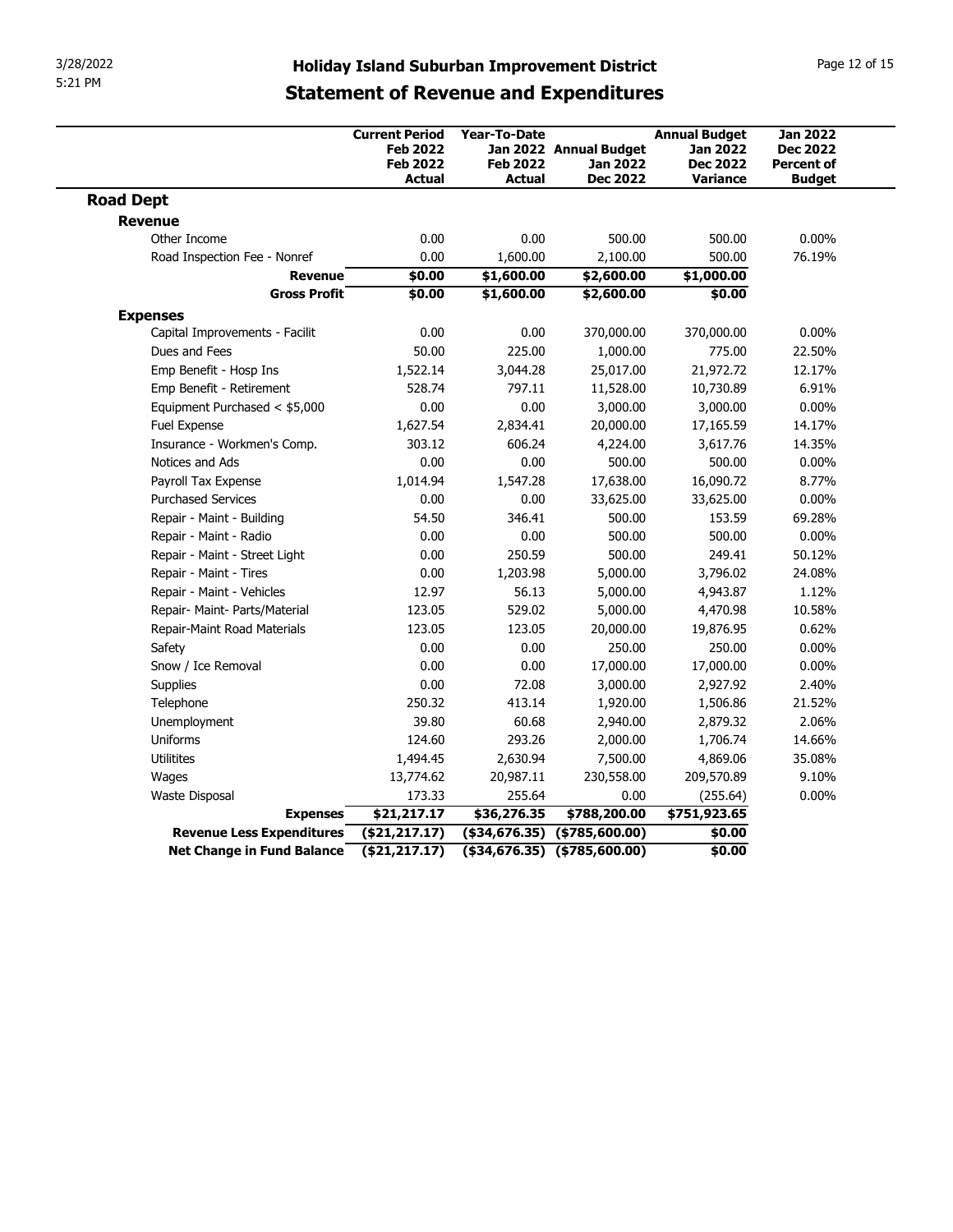|                                                         |                                                             |                                        | 3/28/2022<br>Page 13 of 15<br><b>Holiday Island Suburban Improvement District</b><br><b>Statement of Revenue and Expenditures</b> |                                                            |                                                         |  |  |  |  |
|---------------------------------------------------------|-------------------------------------------------------------|----------------------------------------|-----------------------------------------------------------------------------------------------------------------------------------|------------------------------------------------------------|---------------------------------------------------------|--|--|--|--|
|                                                         | <b>Current Period</b><br><b>Feb 2022</b><br><b>Feb 2022</b> | <b>Year-To-Date</b><br><b>Feb 2022</b> | Jan 2022 Annual Budget<br>Jan 2022                                                                                                | <b>Annual Budget</b><br><b>Jan 2022</b><br><b>Dec 2022</b> | <b>Jan 2022</b><br><b>Dec 2022</b><br><b>Percent of</b> |  |  |  |  |
|                                                         | <b>Actual</b>                                               | Actual                                 | <b>Dec 2022</b>                                                                                                                   | <b>Variance</b>                                            | <b>Budget</b>                                           |  |  |  |  |
| <b>Water/WW Dept</b><br><b>Revenue</b>                  |                                                             |                                        |                                                                                                                                   |                                                            |                                                         |  |  |  |  |
| Debt Service - Sewer Treatment                          | 19,635.64                                                   | 39,685.95                              | 290,095.00                                                                                                                        | 250,409.05                                                 | 13.68%                                                  |  |  |  |  |
| <b>Irrigation Service Income</b>                        | 0.00                                                        | 0.00                                   | 500.00                                                                                                                            | 500.00                                                     | $0.00\%$                                                |  |  |  |  |
| Late Charges on Water and Sewe                          | 803.75                                                      | 1,846.47                               | 10,000.00                                                                                                                         | 8,153.53                                                   | 18.46%                                                  |  |  |  |  |
| Sewer Sales                                             | 29,061.90                                                   | 58,863.44                              | 335,807.00                                                                                                                        | 276,943.56                                                 | 17.53%                                                  |  |  |  |  |
| Sewer Sales Installation Charg<br>Water Sales           | 1,200.00<br>40,350.89                                       | 2,400.00<br>81,355.17                  | 11,000.00<br>480,000.00                                                                                                           | 8,600.00<br>398,644.83                                     | 21.82%<br>16.95%                                        |  |  |  |  |
| Water Service Installation Cha                          | 1,400.00                                                    | 2,800.00                               | 14,000.00                                                                                                                         | 11,200.00                                                  | 20.00%                                                  |  |  |  |  |
| Water Turn-On Charges                                   | 630.00                                                      | 1,485.00                               | 15,000.00                                                                                                                         | 13,515.00                                                  | 9.90%                                                   |  |  |  |  |
| Revenue                                                 | \$93,082.18                                                 |                                        | \$188,436.03 \$1,156,402.00                                                                                                       | \$967,965.97                                               |                                                         |  |  |  |  |
| <b>Gross Profit</b>                                     | \$93,082.18                                                 |                                        | $$188,436.03$ $$1,156,402.00$                                                                                                     | \$0.00                                                     |                                                         |  |  |  |  |
| <b>Expenses</b><br>Capital Improvements - Facilit       | 0.00                                                        | 0.00                                   | 37,000.00                                                                                                                         | 37,000.00                                                  | $0.00\%$                                                |  |  |  |  |
| Chemicals and Fertilizer                                | 2,827.07                                                    | 2,827.07                               | 23,500.00                                                                                                                         | 20,672.93                                                  | 12.03%                                                  |  |  |  |  |
| Dues and Fees                                           | 24.36                                                       | 857.47                                 | 10,275.00                                                                                                                         | 9,417.53                                                   | 8.35%                                                   |  |  |  |  |
| Emp Benefit - Hosp Ins                                  | 1,183.08                                                    | 2,366.16                               | 17,572.00                                                                                                                         | 15,205.84                                                  | 13.47%                                                  |  |  |  |  |
| Emp Benefit - Retirement<br>Engineering                 | 826.30<br>0.00                                              | 1,256.77<br>0.00                       | 11,865.00<br>20,000.00                                                                                                            | 10,608.23<br>20,000.00                                     | 10.59%<br>$0.00\%$                                      |  |  |  |  |
| Equipment Purchased < \$5,000                           | 0.00                                                        | 0.00                                   | 7,200.00                                                                                                                          | 7,200.00                                                   | $0.00\%$                                                |  |  |  |  |
| Fire Hydrants                                           | 0.00                                                        | 0.00                                   | 5,000.00                                                                                                                          | 5,000.00                                                   | $0.00\%$                                                |  |  |  |  |
| Fuel Expense                                            | 758.27                                                      | 1,378.09                               | 13,800.00                                                                                                                         | 12,421.91                                                  | 9.99%                                                   |  |  |  |  |
| Insurance - Workmen's Comp.                             | 263.93                                                      | 527.86                                 | 3,072.00                                                                                                                          | 2,544.14                                                   | 17.18%                                                  |  |  |  |  |
| <b>Interest Expense</b><br>Lab Fees                     | 7,276.80<br>570.26                                          | 14,553.60<br>1,090.52                  | 100,000.00<br>7,000.00                                                                                                            | 85,446.40<br>5,909.48                                      | 14.55%<br>15.58%                                        |  |  |  |  |
| Miscellaneous                                           | 0.00                                                        | 0.00                                   | 2,000.00                                                                                                                          | 2,000.00                                                   | $0.00\%$                                                |  |  |  |  |
| Notices and Ads                                         | 0.00                                                        | 262.19                                 | 800.00                                                                                                                            | 537.81                                                     | 32.77%                                                  |  |  |  |  |
| Payroll Tax Expense                                     | 1,260.13                                                    | 1,903.64                               | 18,509.00                                                                                                                         | 16,605.36                                                  | 10.28%                                                  |  |  |  |  |
| <b>Purchased Services</b>                               | 0.00                                                        | 1,596.75                               | 37,000.00                                                                                                                         | 35,403.25                                                  | 4.32%                                                   |  |  |  |  |
| Repair - Maint - Building<br>Repair - Maint - Equipment | 0.00<br>3,144.98                                            | 0.00<br>4,408.19                       | 5,000.00<br>40,000.00                                                                                                             | 5,000.00<br>35,591.81                                      | $0.00\%$<br>11.02%                                      |  |  |  |  |
| Repair - Maint - Sewer Plant                            | 0.00                                                        | 2,263.21                               | 35,000.00                                                                                                                         | 32,736.79                                                  | 6.47%                                                   |  |  |  |  |
| Repair - Maint - Tires                                  | 690.64                                                      | 690.64                                 | 2,260.00                                                                                                                          | 1,569.36                                                   | 30.56%                                                  |  |  |  |  |
| Repair - Maint - Vehicles                               | 193.11                                                      | 349.95                                 | 4,500.00                                                                                                                          | 4,150.05                                                   | 7.78%                                                   |  |  |  |  |
| Repair - Maint- Line Repair                             | 0.00                                                        | 0.00                                   | 28,000.00                                                                                                                         | 28,000.00                                                  | $0.00\%$                                                |  |  |  |  |
| Repair- Maint- Parts/Material                           | 8,314.70                                                    | 14,882.45                              | 50,000.00                                                                                                                         | 35,117.55                                                  | 29.76%                                                  |  |  |  |  |
| Safety                                                  | 0.00                                                        | 0.00                                   | 2,000.00                                                                                                                          | 2,000.00                                                   | $0.00\%$                                                |  |  |  |  |
| Supplies<br>Telephone                                   | 0.00<br>646.28                                              | 780.82<br>1,205.44                     | 4,400.00<br>7,200.00                                                                                                              | 3,619.18<br>5,994.56                                       | 17.75%<br>16.74%                                        |  |  |  |  |
| Travel and Training                                     | 0.00                                                        | 0.00                                   | 4,000.00                                                                                                                          | 4,000.00                                                   | 0.00%                                                   |  |  |  |  |
| Unemployment                                            | 49.41                                                       | 74.64                                  | 2,761.00                                                                                                                          | 2,686.36                                                   | 2.70%                                                   |  |  |  |  |
| Uniforms                                                | 161.77                                                      | 446.79                                 | 1,284.00                                                                                                                          | 837.21                                                     | 34.80%                                                  |  |  |  |  |
| Utilitites                                              | 17,023.44                                                   | 35,393.15                              | 173,000.00                                                                                                                        | 137,606.85                                                 | 20.46%                                                  |  |  |  |  |
| Wages                                                   | 16,866.88                                                   | 25,476.06                              | 241,943.00                                                                                                                        | 216,466.94                                                 | 10.53%                                                  |  |  |  |  |
| <b>Waste Disposal</b>                                   | 173.34                                                      | 255.64                                 | 0.00                                                                                                                              | (255.64)                                                   | $0.00\%$                                                |  |  |  |  |
|                                                         | \$62,254.75                                                 | \$114,847.10                           | \$915,941.00                                                                                                                      | \$801,093.90                                               |                                                         |  |  |  |  |
| <b>Expenses</b><br><b>Revenue Less Expenditures</b>     | \$30,827.43                                                 | \$73,588.93                            | \$240,461.00                                                                                                                      | \$0.00                                                     |                                                         |  |  |  |  |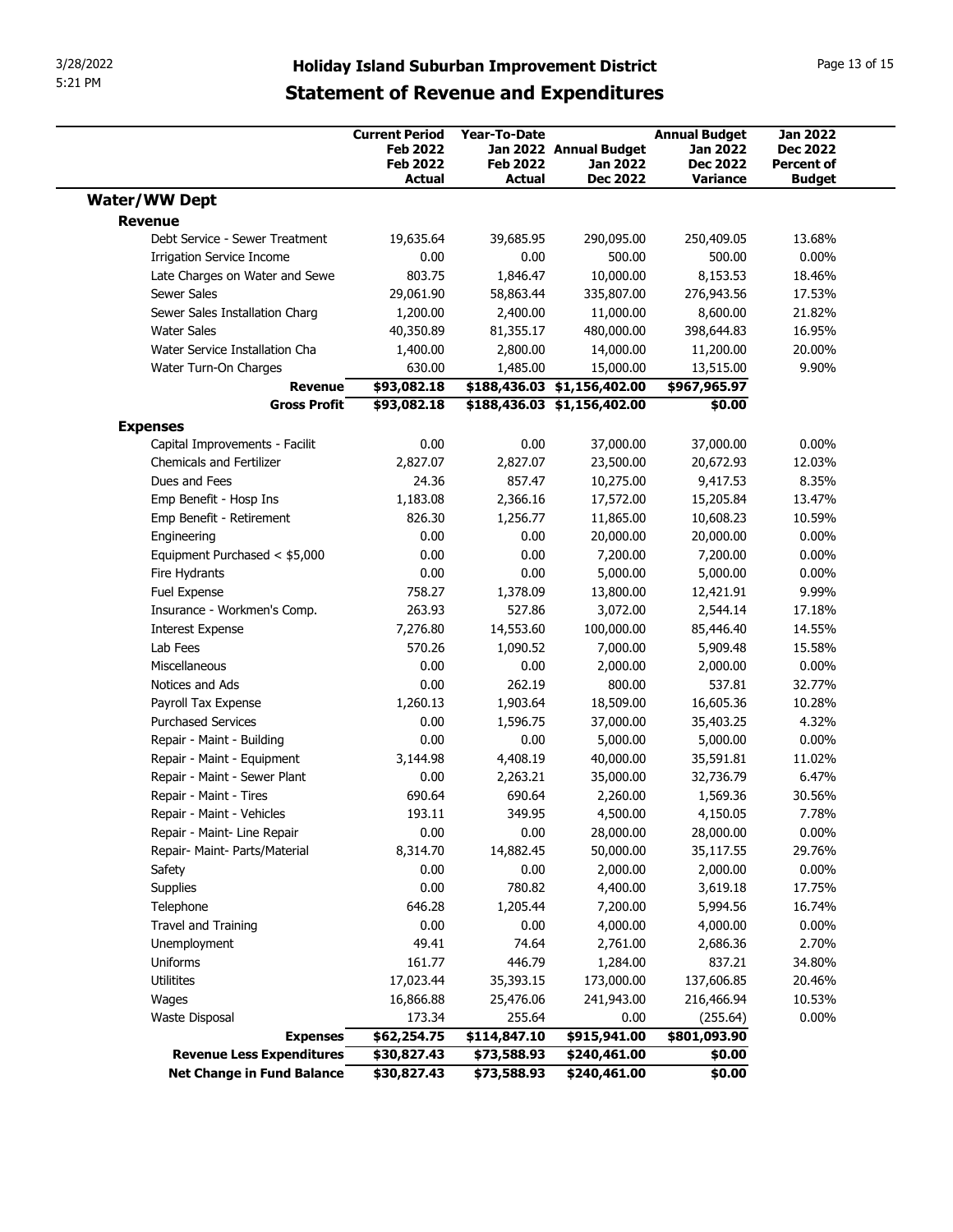| 3/28/2022<br>5:21 PM |                            | <b>Holiday Island Suburban Improvement District</b>                          |                                                  |                                                       |                                                                        | Page 14 of 15                                                            |
|----------------------|----------------------------|------------------------------------------------------------------------------|--------------------------------------------------|-------------------------------------------------------|------------------------------------------------------------------------|--------------------------------------------------------------------------|
|                      |                            | <b>Statement of Revenue and Expenditures</b>                                 |                                                  |                                                       |                                                                        |                                                                          |
|                      |                            | <b>Current Period</b><br><b>Feb 2022</b><br><b>Feb 2022</b><br><b>Actual</b> | Year-To-Date<br><b>Feb 2022</b><br><b>Actual</b> | Jan 2022 Annual Budget<br>Jan 2022<br><b>Dec 2022</b> | <b>Annual Budget</b><br><b>Jan 2022</b><br><b>Dec 2022</b><br>Variance | <b>Jan 2022</b><br><b>Dec 2022</b><br><b>Percent of</b><br><b>Budget</b> |
|                      |                            |                                                                              |                                                  |                                                       |                                                                        |                                                                          |
| <b>Fund Balances</b> |                            |                                                                              |                                                  |                                                       |                                                                        |                                                                          |
|                      | Beginning Fund Balance     | 20,095,574.51                                                                | 20,173,666.90                                    | 0.00                                                  | 0.00                                                                   | $0.00\%$                                                                 |
|                      | Net Change in Fund Balance | 2,787,103.46                                                                 | 2,709,011.07                                     | 476,591.00                                            | 0.00                                                                   | $0.00\%$                                                                 |
|                      |                            |                                                                              |                                                  |                                                       |                                                                        |                                                                          |
|                      | Ending Fund Balance        | 22,882,677.97                                                                | 22,882,677.97                                    | 0.00                                                  | 0.00                                                                   | $0.00\%$                                                                 |
|                      |                            |                                                                              |                                                  |                                                       |                                                                        |                                                                          |
|                      |                            |                                                                              |                                                  |                                                       |                                                                        |                                                                          |